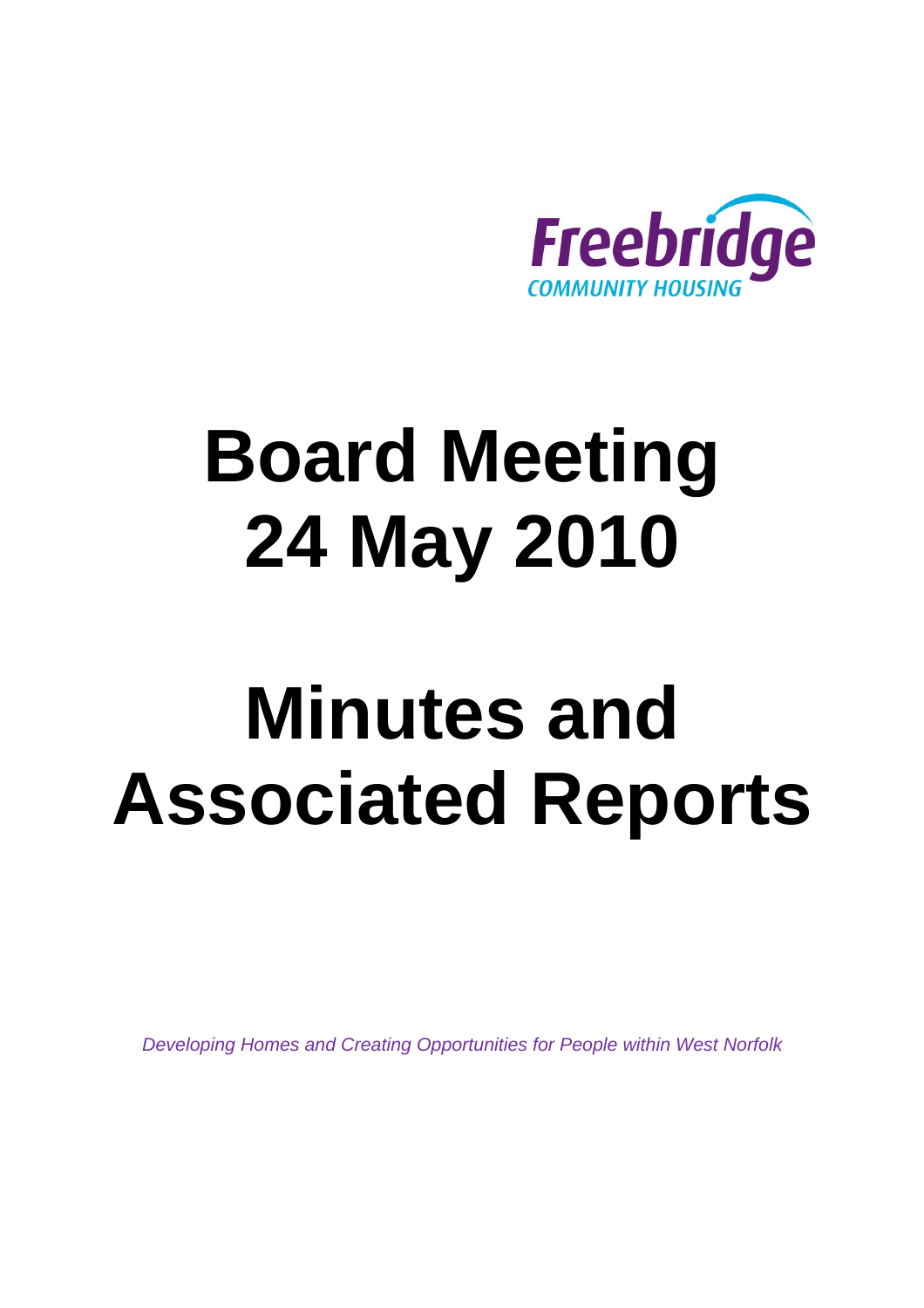#### **FREEBRIDGE COMMUNITY HOUSING (FCH) BOARD**

#### **Minutes of a Meeting of the Board held on Monday 24 May 2010 at 6.25pm in the Conference Room, Juniper House, Austin Street, King's Lynn**

#### **PRESENT:**

Michael Stone (Chairman) Lesley Bambridge Sylvia Calver Barbara Davis Nigel Donohue Irene Gammon Brian Hillman Geoffrey Hipperson Michael Jervis Ray Johnson Colin Sampson Pat Southgate

#### **IN ATTENDANCE:**

Tony Hall **-** Chief Executive Sean Kent Fall - Executive Director (Resources)<br>Kassie Melnyk - Fall Interim Executive Director Kassie Melnyk - Interim Executive Director (Operations) Angus MacQueen - Governance Officer

#### **67/10 APOLOGIES**

Apologies for absence were received from Bill Guyan, Paul Leader and Sylvia Pomeroy.

#### **68/10 MINUTES**

The minutes of the meeting held on 19 April 2010 were confirmed as a correct record and signed by the Chairman.

#### **69/10 MATTERS ARISING**

#### **(a) Hillington Square (Minute Number 44/10(b))**

In response to a question, the Chief Executive advised that a series of focus meetings with partners, to consider the proposals for Hillington Square, were currently being held, and that a residents' event would be taking place on the evening of 25 May 2010.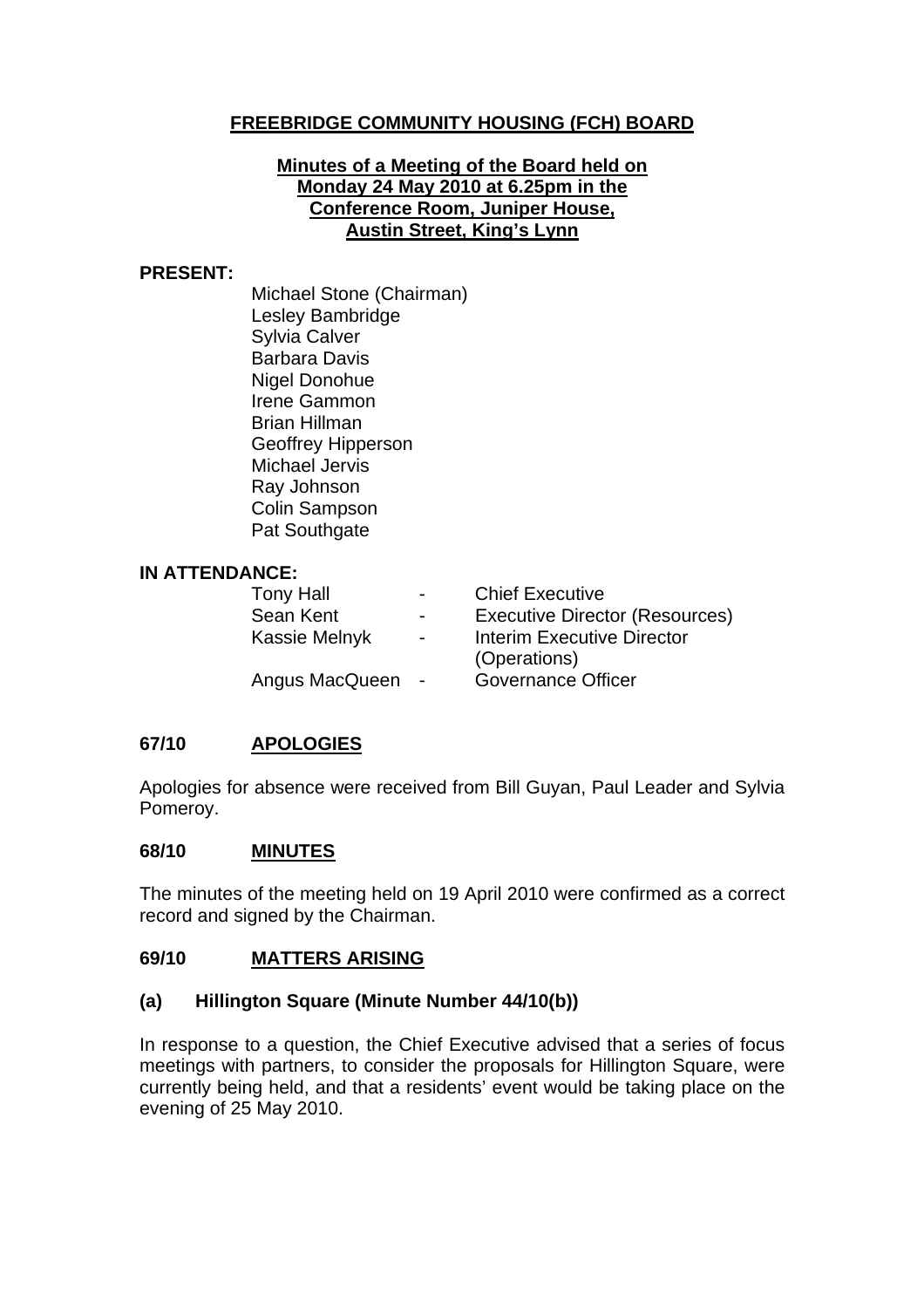#### **(b) Equality Bill (Minute Number 58/10)**

In answer to a question, the Executive Director (Resources) confirmed that the new Equality Bill had been enacted and some aspects would take effect from October 2010.

#### **70/10 DECLARATIONS OF INTEREST**

There were no declarations of interest.

#### **71/10 CHAIRMAN'S CORRESPONDENCE**

#### **(a) Helen Richardson**

Confidential item

#### **(b) Great Massingham**

The Chairman said that he and a number of other Board members had attended a launch event for the new development at Great Massingham, held on 19 May 2010. It had been clear at the event that FCH had developed a good relationship with the parish council. A number of local residents had been present and had been very positive about the new development. The Chief Executive added that the contractual completion date was February 2011, although the developer was aiming for Christmas 2010. It might be possible to set up a webcam on the site, so that the progress of the development could be followed. A further event was being planned at completion, to welcome the new tenants to their homes.

#### **72/10 CHIEF EXECUTIVE'S UPDATE**

#### **(a) Board Members' Expenses**

The Chief Executive referred to the National Housing Federation's Spring 2010 Finance Policy Update. This document contained advice that travel and subsistence expenses paid to Board members for attendance at Board meetings could represent a taxable benefit in kind. The Chief Executive advised that it was possible to ensure that Board members were not financially disadvantaged by the taxation, at a small cost to the Association.

**RESOLVED:** That, where any Board member expenses are subject to taxation, the cost of the taxation be covered by FCH.

#### **(b) Staff Recruitment**

The Chief Executive stated that there had just been a very busy period of recruitment to four key posts, namely Assistant Director of Assets, Business Manager (Property Services), Contracts Manager (Property Services) and Customer Contact Centre Manager. The quality of the applicants had been high and appointments had been made to all four posts. Recruitment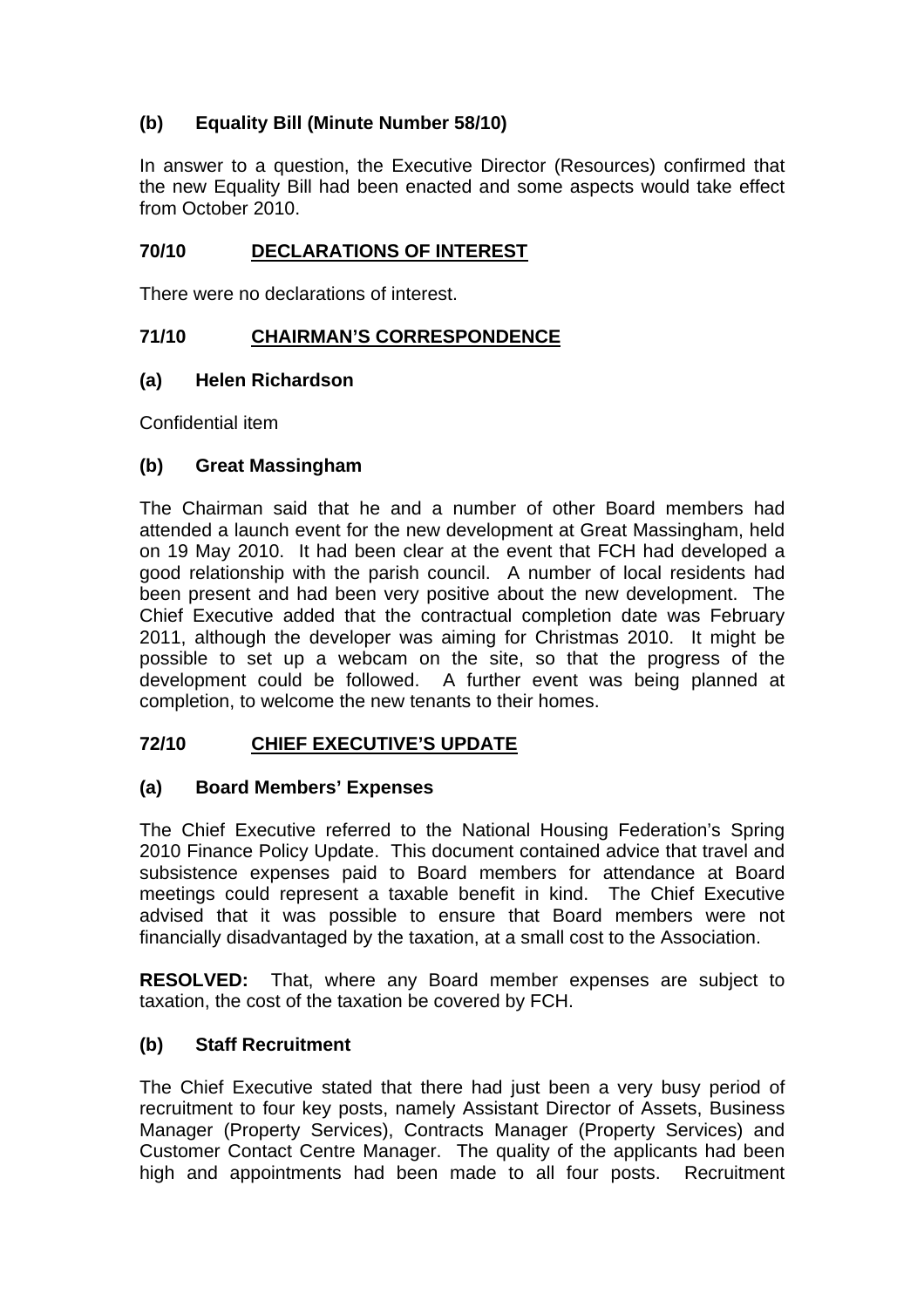consultants, ERAS, had assisted with some of the posts, including candidate profiling, which had proved very helpful.

#### **(c) Tenant Empowerment**

The Chief Executive advised that a restructure of the Tenant Empowerment function was underway. He would report further at a later date.

#### **(d) Board Member Training**

The Chief Executive referred to a seminar for Board members, entitled "The Operating Environment for the Social Housing Sector", which had been organised by  $e^2$  and would be held on 9 July 2010 in Bury St Edmund's. The speakers would be James Tickell of Campbell Tickell and Ruth Davison of the National Housing Federation. The Chief Executive asked that Board members inform the Governance Officer as soon as possible if they would like to attend, as spaces were limited.

#### **(e) Business Planning Handout**

The Chief Executive showed the Board a handout which had been circulated to all staff. On one side, the handout set out FCH's mission, values and customer care commitments, next to some striking artwork of a bridge; the other side was an "at-a-glance" guide to the key points of FCH's current Business Plan. In answer to questions, officers explained that neither the bridge artwork nor the text of the handout was intended to be part of FCH's branding work; it had only been circulated internally as a quick reference sheet for staff. The outcome of the branding workshops was being finalised and would be circulated to all those who had attended.

#### **73/10 COMMUNICATIONS POLICY [\(click here to go to report\)](#page-10-0)**

The Executive Director (Resources) presented a report which introduced the new Communications Policy.

In answer to a question, the Executive Director (Resources) explained that, whilst marketing was not mentioned specifically within the Policy, it would be included in some of the initiatives contained in the Policy, including the branding work, issuing of newsletters and organising of events. Officers acknowledged that marketing was important, not only to develop FCH's image among tenants and the general public, but also to attract potential employees and contractors. There was a need for some liaison with the Borough Council, to ensure that new tenants understood that they were moving into an FCH home, rather than a Council one.

The need to be very cautious when approached by the media, and for training for those authorised to talk to the media, was stressed.

It was suggested that networking opportunities should be considered carefully, so as to maximise the benefits to FCH.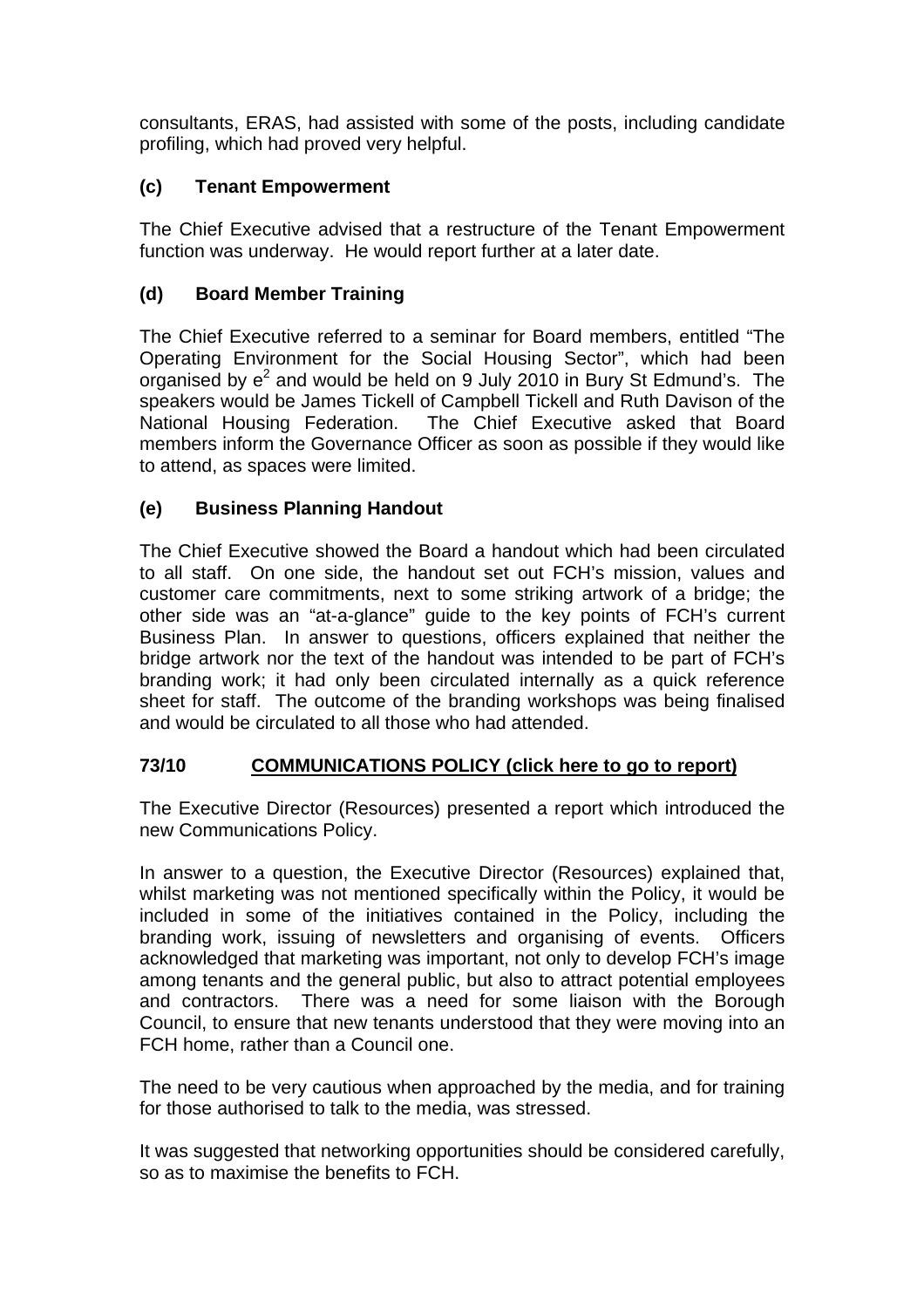The Board noted the new media protocol, as attached to the report, and

**RESOLVED:** That the Communications Policy, as presented, be approved, as a replacement of the Communications Strategy.

#### **74/10 GOVERNANCE WORKING GROUP REPORT [\(click here to](#page-19-0) go to report)**

#### **(a) Introduction**

The Governance Officer presented a report which advised of the outcomes of a recent meeting of the Governance Working Group.

#### **(b) Review of Standing Orders**

The Board considered the revisions to FCH's Standing Orders, as recommended by the Working Group.

**RESOLVED:** That the revised Standing Orders be approved.

#### **(c) Openness of the Organisation's Arrangements**

The Board agreed with the Working Group's recommendation that, in the interests of openness and transparency, Board minutes and the relevant reports on non-confidential items should be posted on FCH's website, but provided that the minutes had been agreed by the Chairman. It was decided that, initially, this should not be extended to committee minutes, in view of the work involved and the detailed nature of the discussions held by the committees; however, this would be reviewed in six months' time. The Board also agreed with the Working Group that its meetings should not be held in public, because this could fetter discussions and confidential matters could be revealed inadvertently, and because this would be impractical in the current venue and security concerns would need to be addressed.

#### **RESOLVED:**

- 1) That, with effect from this meeting, Board minutes, accompanied by the relevant Board reports, be published on FCH's website once they have been agreed by the Chairman, subject to confidential items not being published, confidentiality to be determined by the Company Secretary in consultation with the Governance Officer.
- 2) That Standing Order 2 be amended to incorporate 1) above.

#### **(d) Action Plans**

The Board noted that the Working Group was continuing to monitor the implementation of the action plan to address areas of non-compliance with the new NHF Code of Governance – "Excellence in Governance", and of the Board Improvement Action Plan, which had been developed following the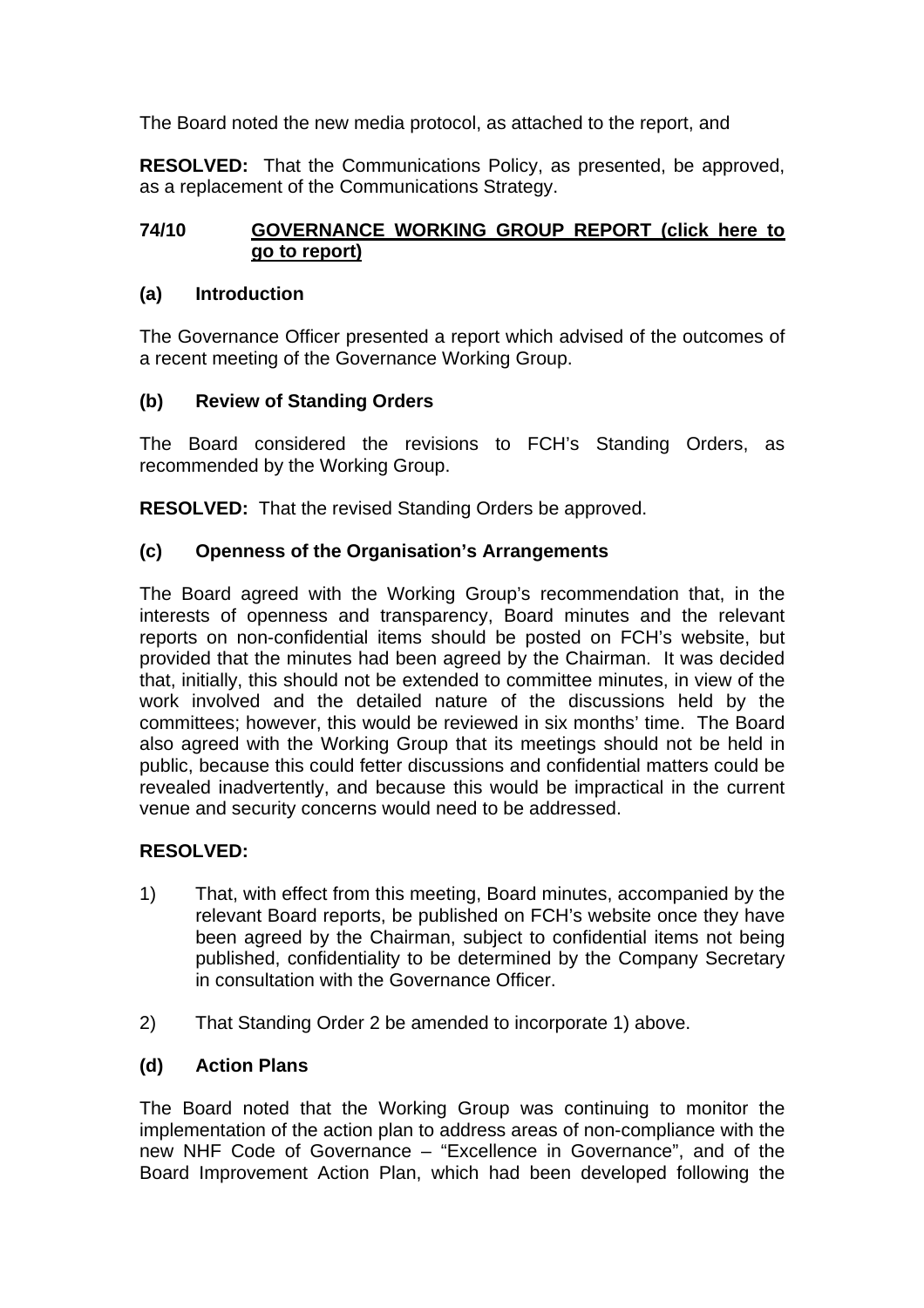2009 Board appraisal process. At this stage, the Working Group did not have any issues of concern that it wished to raise with the Board.

#### **75/10 COMMITTEE RECOMMENDATIONS** [Report not available – confidential]

#### **(a) Introduction**

The Board received a report which introduced the recommendations of recent committee meetings.

#### **(b) Operations Committee**

The Board considered the recommendations of the Operations Committee meeting held on 5 May 2010.

#### **RESOLVED:**

- 1) That the revised Aids and Adaptations Policy be approved, as presented to the Operations Committee, subject to some minor drafting amendments noted by the Committee.
- 2) That the Governance Working Group be requested to consider whether improvements could be made to the way that Committee business is presented to the Board.

#### **(c) Resources and Risk Committee**

The Board considered the recommendations of the Resources and Risk Committee meeting held on 10 May 2010.

#### **RESOLVED:**

- 1) Confidential
- 2) That the revised Financial Regulations, as presented to the Resources and Risk Committee, be approved.

#### **76/10 REGULATORY AND STATISTICAL RETURN (RSR) 2010 [\(click here to go to report\)](#page-23-0)**

The Chief Executive presented a report which sought authorisation for the submission of FCH's RSR 2010 to the Tenant Services Authority (TSA).

#### **RESOLVED:**

- 1) That the submission of FCH's RSR 2010 be authorised.
- 2) That the Chief Executive be authorised to sign the document on FCH's behalf.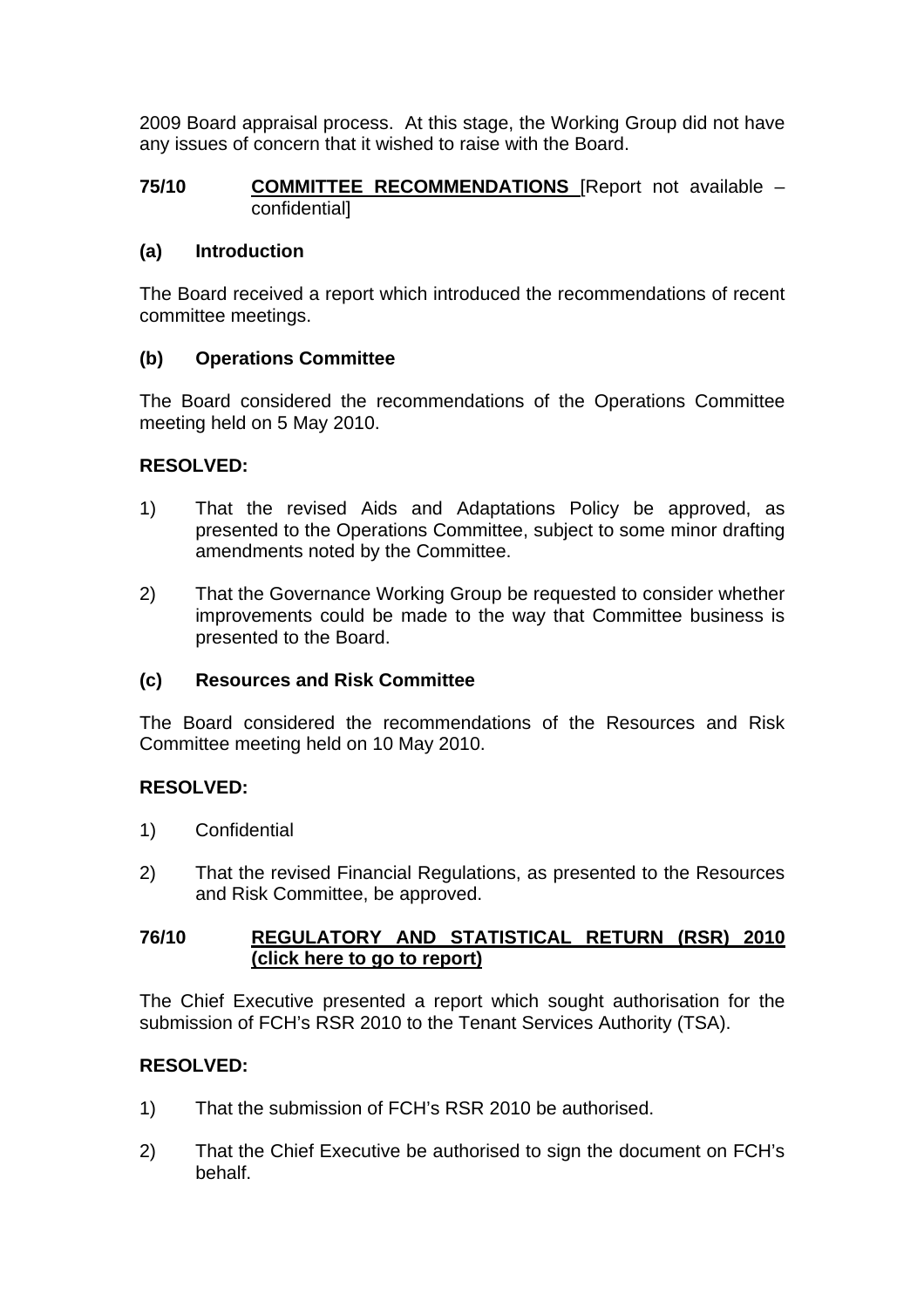#### **77/10 BOARD RECRUITMENT [\(click here to go to report\)](#page-24-0)**

The Governance Officer presented a report which provided an update on this year's Board recruitment processes and which sought the appointment of a Recruitment Panel for the selection of Independent Board members.

It was noted that the Recruitment Panel should bear in mind that it must ensure that the Board had sufficient financial skills and should assess that these were appropriate for FCH's needs.

Members stated that, should there be any good candidates who were unsuccessful on this occasion, FCH should find ways of retaining their interest in and contact with the organisation, with a view to their being considered for Board membership in the future.

The Governance Officer advised that four applications had been received for the two vacancies for Independent Board membership. The names of the applicants were read out, to ensure that those appointed to the Recruitment Panel did not have a conflict of interest.

#### **RESOLVED:**

- 1) That a Recruitment Panel be established to pursue the 2010 recruitment of Independent Board members and report back with its recommendations to the Board meeting on 26 July 2010.
- 2) That the Panel comprise Sylvia Calver, Brian Hillman and Paul Leader.
- 3) That the quorum for the Panel be two members.

#### **78/10 RECRUITMENT COMMITTEE FOR THE APPOINTMENT OF THE EXECUTIVE DIRECTOR (OPERATIONS)/MANAGEMENT STRUCTURE UPDATE [\(click here to go to report\)](#page-26-0)**

The Chief Executive presented a report which sought to establish a Recruitment Committee for the appointment of the Executive Director (Operations) and which provided an update on the current arrangements for the Management Team structure.

It was agreed that all Board members should be given an opportunity to meet informally with the shortlisted candidates; this would also help the candidates to gain some further insight into the organisation.

#### **RESOLVED:**

- 1) That a Recruitment Committee for the appointment of the Executive Director (Operations) be established.
- 2) That the Committee comprise Ray Johnson, Pat Southgate and Michael Stone, with Nigel Donohue as first substitute and Paul Leader as second substitute.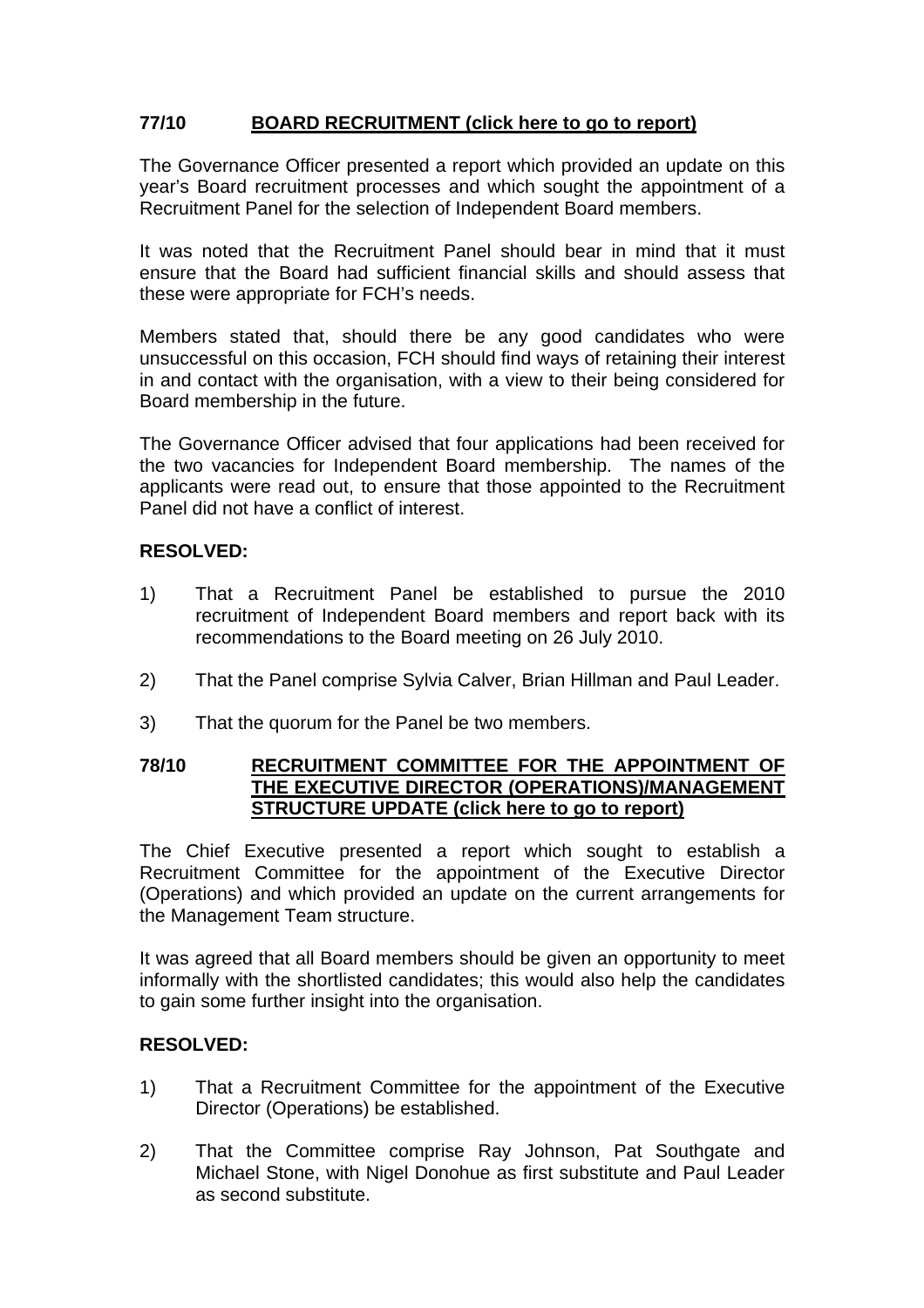- 3) That the quorum for the Committee be three members.
- 4) That Michael Stone chair the Committee.
- 5) That authority be delegated to the Committee to make the appointment.
- 6) That the two-stage process, as set out in the report, be agreed, subject to the inclusion of an opportunity for all Board members to meet informally with the shortlisted candidates.

#### **79/10 TENDER RETURNS FOR FERNLEA ROAD, FAIRSTEAD ESTATE, KING'S LYNN**

Confidential item

#### **80/10 WISBECH ROAD, KING'S LYNN – FORMER KIA GARAGE SITE**

Confidential item

#### **81/10 QUARTERLY PERFORMANCE MONITORING [\(click here to](#page-28-0)  go to report)**

The Executive Director (Resources) presented a report which provided quarterly performance information for the period to 31 March 2010.

The Interim Executive Director (Operations) said that FCH had been approached by other housing associations for advice on good practice, in view of its significant improvement in voids performance and its continuing excellent performance in rent collection. The Board asked that its thanks be passed on to the staff involved in these areas of work.

The Board noted the report.

**82/10 APPOINTMENT OF SHAREHOLDERS** [Tabled list not available – confidential]

The Governance Officer presented a report which requested the Board to consider applications for Tenant shareholding. He explained that, since the agenda had been issued, one further application for Tenant shareholding had been made. He tabled the list of applications, which had been updated to include this latest one.

**RESOLVED:** That the five applications for Tenant shareholding contained in tabled list be approved.

#### **83/10 UPDATE ON HOMES & COMMUNITIES AGENCY AND BID PROCESS**

Confidential item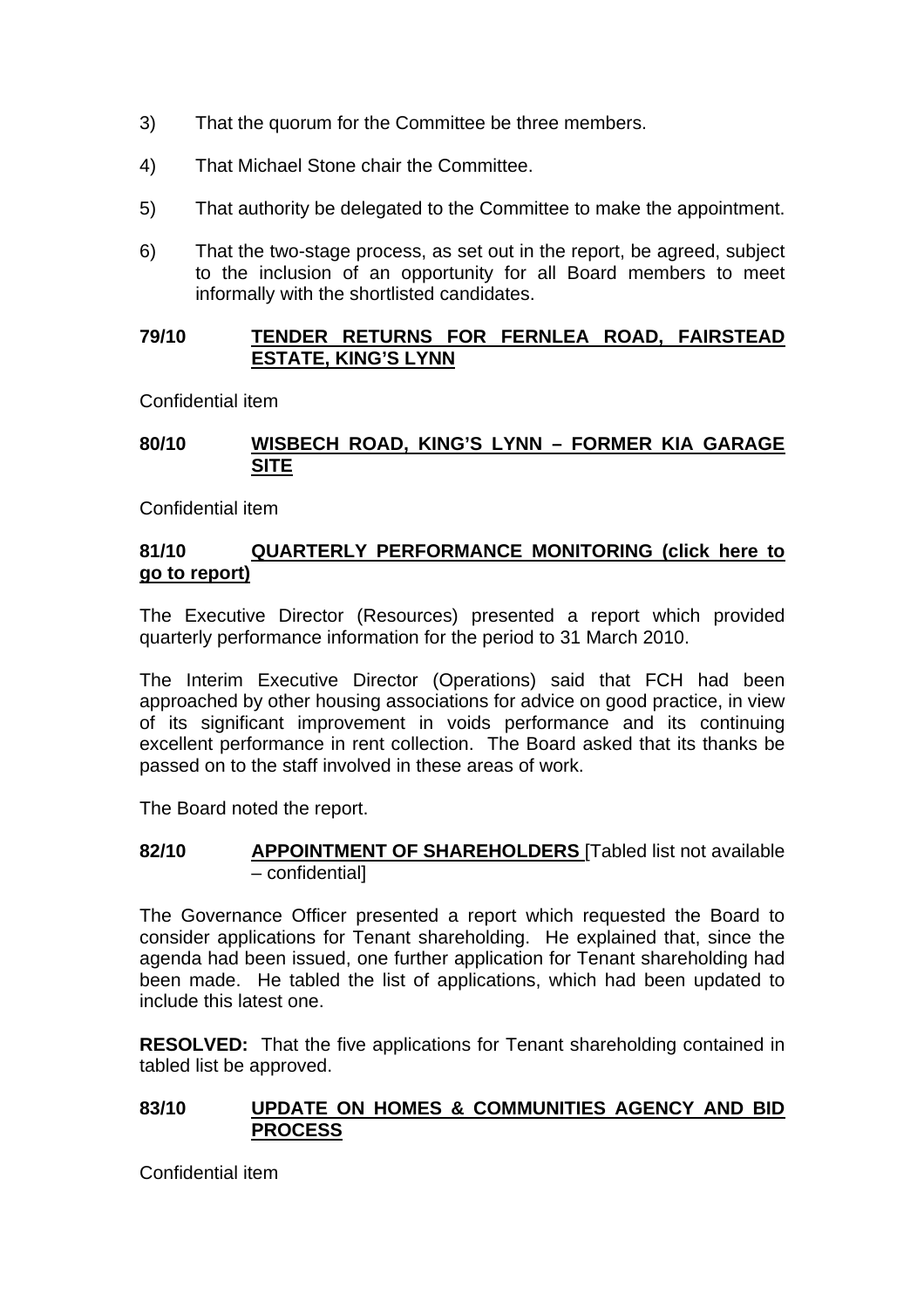#### **84/10 ANNUAL EQUALITY AND DIVERSITY IN EMPLOYMENT UPDATE [\(click here to go to report\)](#page-35-0)**

The Executive Director (Resources) presented a report which provided an update on staff recruitment over the last year in relation to equality and diversity in employment, and which commented on any actions taken, or to be taken, to improve any aspect of employment in relation to equality and diversity.

The Executive Director (Resources) highlighted that, whilst it was pleasing that there had been an increase in the percentage of applicants from the Black and Minority Ethnic (BME) communities, none of these applicants had been successful. FCH would need to review its recruitment procedures, to ensure that they were not inadvertently discriminatory.

In answer to questions, the Executive Director (Resources) advised that the baseline community data contained in the report was taken from the census and other information held by the Borough Council. FCH currently employed around 185 staff (full-time equivalent).

The Board noted the report.

#### **85/10 WORK UPDATE**

Confidential item

#### **86/10 COMMITTEE MINUTES** [Committee minutes not available – confidential]

The Board received the minutes of the following meetings:

- Audit Committee 26 April 2010
- Operations Committee 5 May 2010
- Resources and Risk Committee 10 May 2010.

With reference to the minutes of the Audit Committee meeting held on 26 April 2010, Ray Johnson, Vice-Chairman of the Committee, highlighted that the Committee was monitoring FCH's Supporting People funding, amidst concerns that it could be removed. Officers advised that, by introducing service charging, FCH had already made a significant move towards covering for the possible loss of the funding. Furthermore, the Financial Plan anticipated a substantial reduction in the funding.

#### **87/10 ANY OTHER BUSINESS**

#### **(a) Board Performance**

A member commented on the high standard of Board meetings, in terms of the contributions of the Chairman, the members and the officers.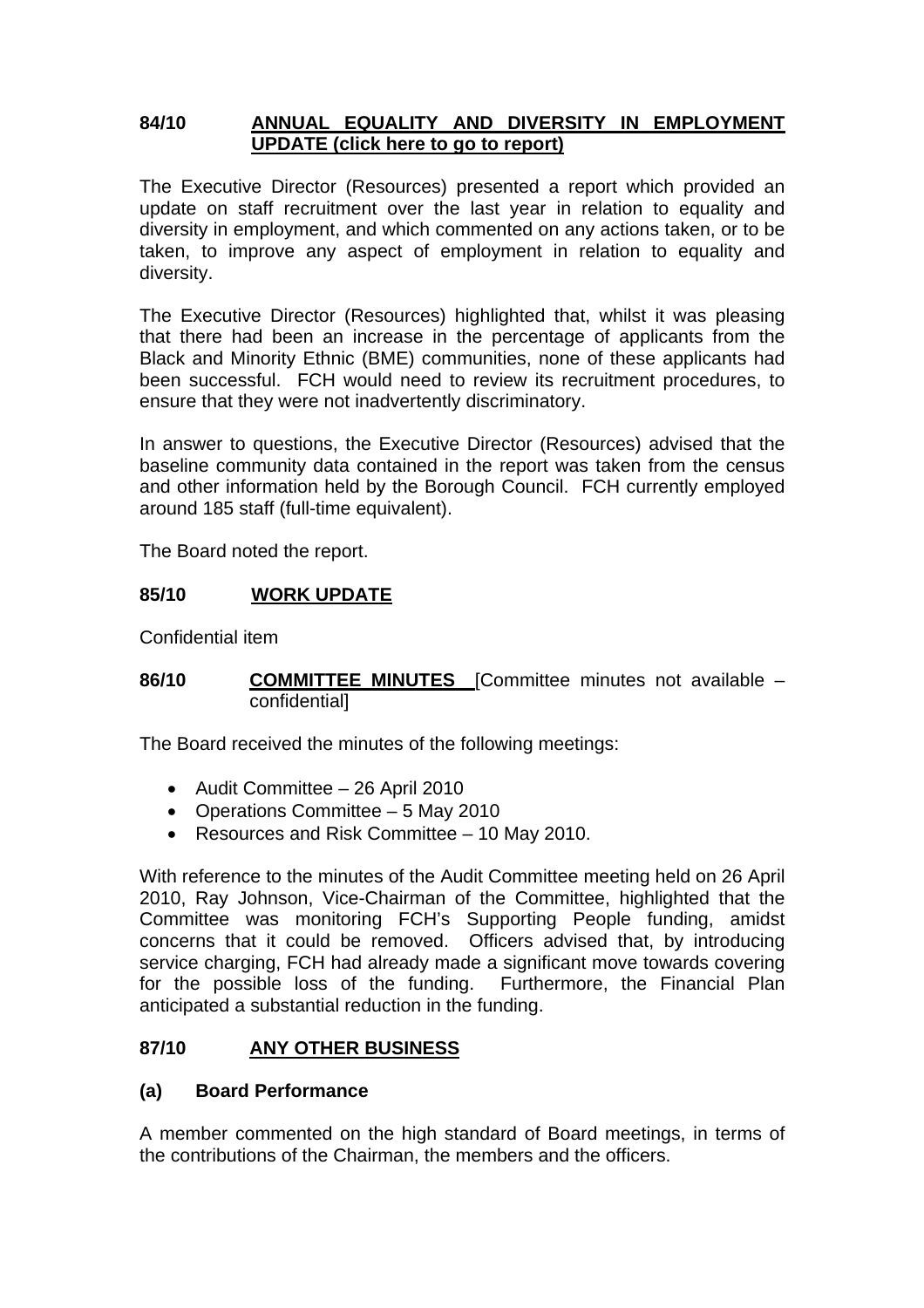#### **(b) Post-inspections**

In answer to a question, the Interim Executive Director (Operations) advised that she would shortly be contacting members of the Operations Committee with an update on the situation regarding post-inspections of Decent Homes improvement work.

#### **88/10 NEXT MEETING**

The Board noted that its next meeting was scheduled for Monday 26 July 2010 at 6.30pm.

**The meeting closed at 8.15pm.** 

**CHAIRMAN**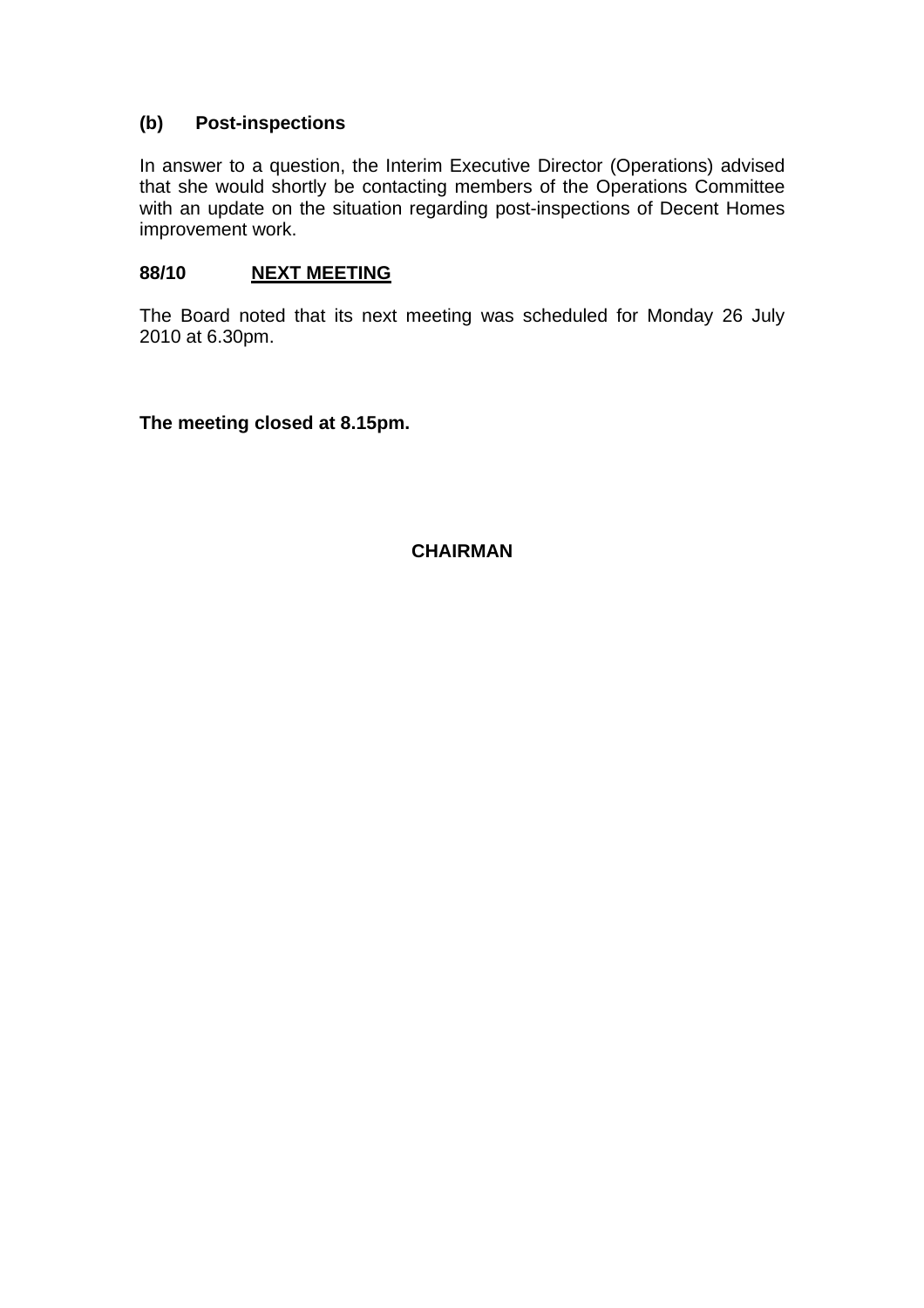# <span id="page-10-0"></span>**Freebridge Community Housing**

| <b>Author</b>            |  | Sean Kent | <b>Report Type</b><br><b>Impact</b>          |  |               |               |     |
|--------------------------|--|-----------|----------------------------------------------|--|---------------|---------------|-----|
| <b>Related Work Ref.</b> |  |           | <b>For Decision</b>                          |  | High          | <b>Medium</b> | Low |
|                          |  |           | <b>For Information</b>                       |  | $\mathcal{N}$ |               |     |
| <b>Consultation</b>      |  |           | Communications Working Group (a staff group) |  |               |               |     |

#### **Meeting Date: 24 May 2010**

#### **Report Title: Communications Policy**

**Purpose:** To present the new Communications Policy, which it is intended will replace the Communications Strategy. The new media protocol is also attached for information.

**Policy/Strategy Implications:** See above

**Finance and VFM Implications:** None directly arising from this report

**Customer Care/Equality and Diversity Implications:** Implementation of the new Policy will impact positively on customer care. The new Policy has undergone an Equality Impact Assessment, which has revealed no issues of concern.

**Risk Assessment (cross-reference with FCH Risk Map):** It is intended that the new Policy will mitigate against the following risks:

1.3 Significant Events lead to adverse publicity – Critical Impact, Low Likelihood

- 7.1 Failure in tenant communication Critical Impact, Significant Likelihood
- 7.3 Inappropriate organisational image Marginal Impact, Significant Likelihood
- 7.5 Failure in internal communication Critical Impact, Significant Likelihood

12.0 Failure to address Equality and Diversity issues effectively – Marginal Impact, Significant Likelihood

**Recommendations:** It is recommended that the Board:

- (i) Approve the Communications Policy, as a replacement of the Communications Strategy.
- (ii) Note the Media Protocol.

This report introduces the new Communications Policy, attached at Appendix 1. It is intended that the new Policy will replace the Communications Strategy. The Communications Strategy is not attached here, as the new Policy is a complete rewrite, to reflect FCH's latest thinking on this issue and the work undertaken by the staff Communications Working Group. The document has also been written in FCH's new Policy format.

One of the items in the action plan at the end of the Policy is to review FCH's press release procedure. This has been completed, and the new procedure (the "Media Protocol") is attached for the Board's information, at Appendix 2.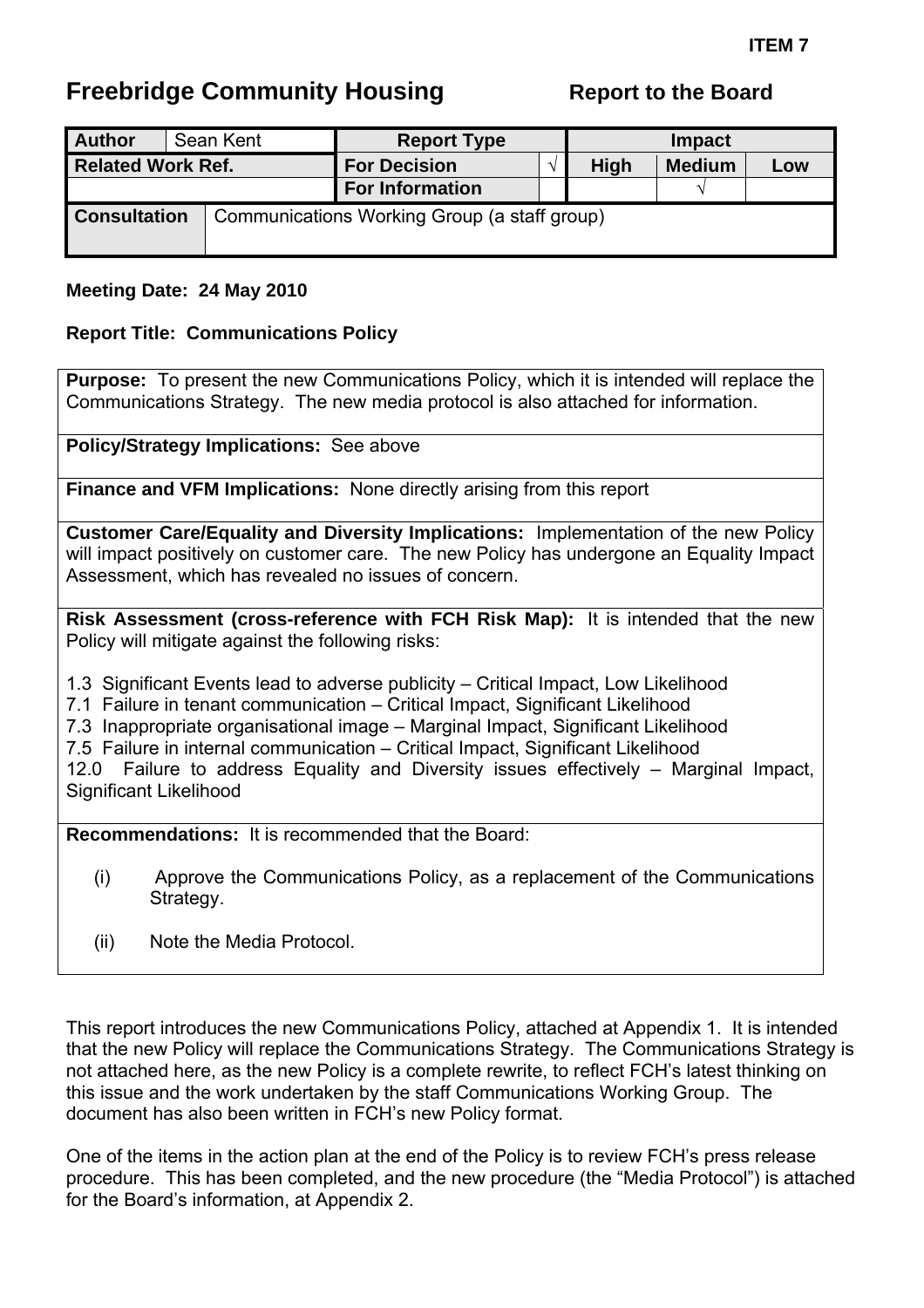**Objective 4 Fit for Purpose** 



| <b>Policy 4i Communications</b> |                        |                    |      |  |  |  |  |
|---------------------------------|------------------------|--------------------|------|--|--|--|--|
| <b>Last Reviewed</b>            | 2010                   | <b>Next Review</b> | 2012 |  |  |  |  |
| Responsible<br><b>Officer</b>   | <b>Chief Executive</b> |                    |      |  |  |  |  |

#### **1. Policy statement**

Freebridge Community Housing (Freebridge) believes that excellent two-way communication is fundamental to the success of any activity and is essential for understanding the needs of our customers and providing accessible and responsive services.

Freebridge will ensure that its communications support and promote its values, which are:

#### Working Together, Empowerment, Integrity, Customer Focus and Enthusiasm

Freebridge wants to ensure that all its communication is clear, honest, effective and two-way. This Communications Policy aims to ensure that our stakeholders receive the right information at the right time, in a way that meets their needs.

### **2. Definitions**

Freebridge has adopted a very broad definition of stakeholder for the purposes of this document. This will include:

- Tenants, leaseholders or shared owners of a Freebridge property
- Residents in areas where we own property
- Applicants for housing or employment
- Tenants and residents representative organisations
- Family, friends or any advice giving organisation acting on behalf of and with the consent of either of the above categories
- Board Members
- **Staff**
- **Contractors**
- Statutory and voluntary organisations
- Local and specialist media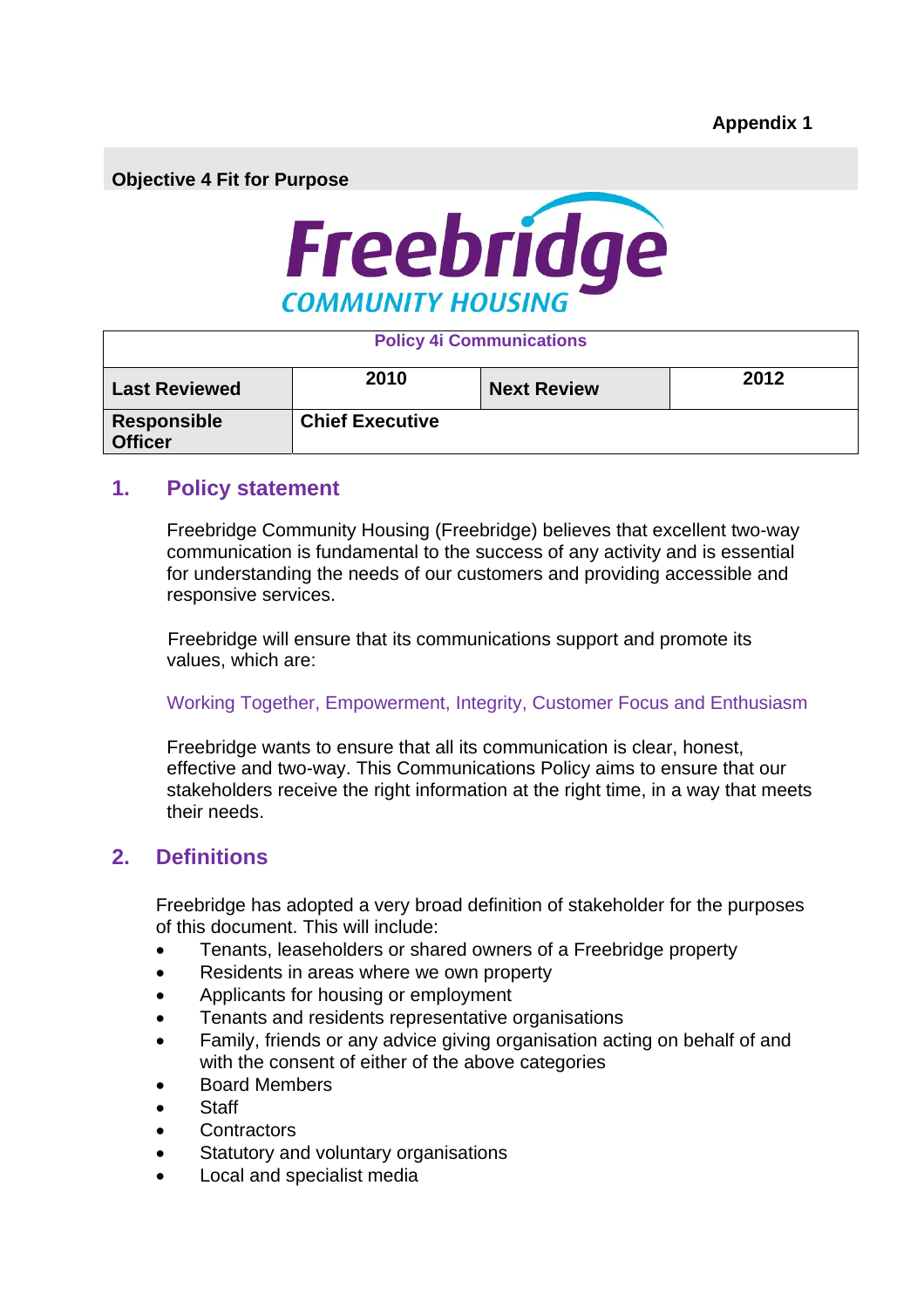- Opinion formers such as partners, community groups, local and central government representatives
- Any individual member of the public

### **3. Policy objectives**

Freebridge Community Housing will aim to:

- Support the creation of a Customer Service culture
- Positively engage all stakeholders and encourage feedback
- Motivate staff to contribute to Freebridge's success
- Effectively promote Freebridge's services and branding
- Celebrate Freebridge's achievements and convey key news items to a
- range of audiences
- Minimise Freebridge from the impact of bad news stories
- Position Freebridge to exert maximum influence on local and national policy makers.
- Comply with our regulatory and legal responsibilities as a minimum.

## **4. Responsibilities**

**Board and management:** The Board has a corporate responsibility for ensuring that effective communication is promoted and that this document underpins all aspects of Freebridge's work. The Executive Team have responsibility for developing the organisational culture and systems which this document requires to operate effectively and for ensuring it is implemented. Managers are individually and corporately responsible for ensuring that effective communication is promoted and that this document is implemented in their particular areas of responsibility.

**Communications Group:** The Communications Group will assist by ensuring a co-ordinated proactive approach to internal and external communications. They will act as an internal editorial team and focus group for branding, style and media, as required.

**Staff, contractors and suppliers:** All staff, regardless of job title or remit have a responsibility to ensure that this document is incorporated into their work related activities. All staff, contractors, and suppliers are expected to communicate effectively, both within the organisation, as well as externally.

**Tenants & leaseholders:** Freebridge expects that all tenants treat our workers with respect and courtesy and communicate to the best of their ability.

## **5. Strategy**

#### **5.1 Corporate Standards**

Freebridge will establish clear standards for written and verbal communication to ensure a consistent standard and presentation both internally and externally. Plain English will be used to ensure communications are easy to understand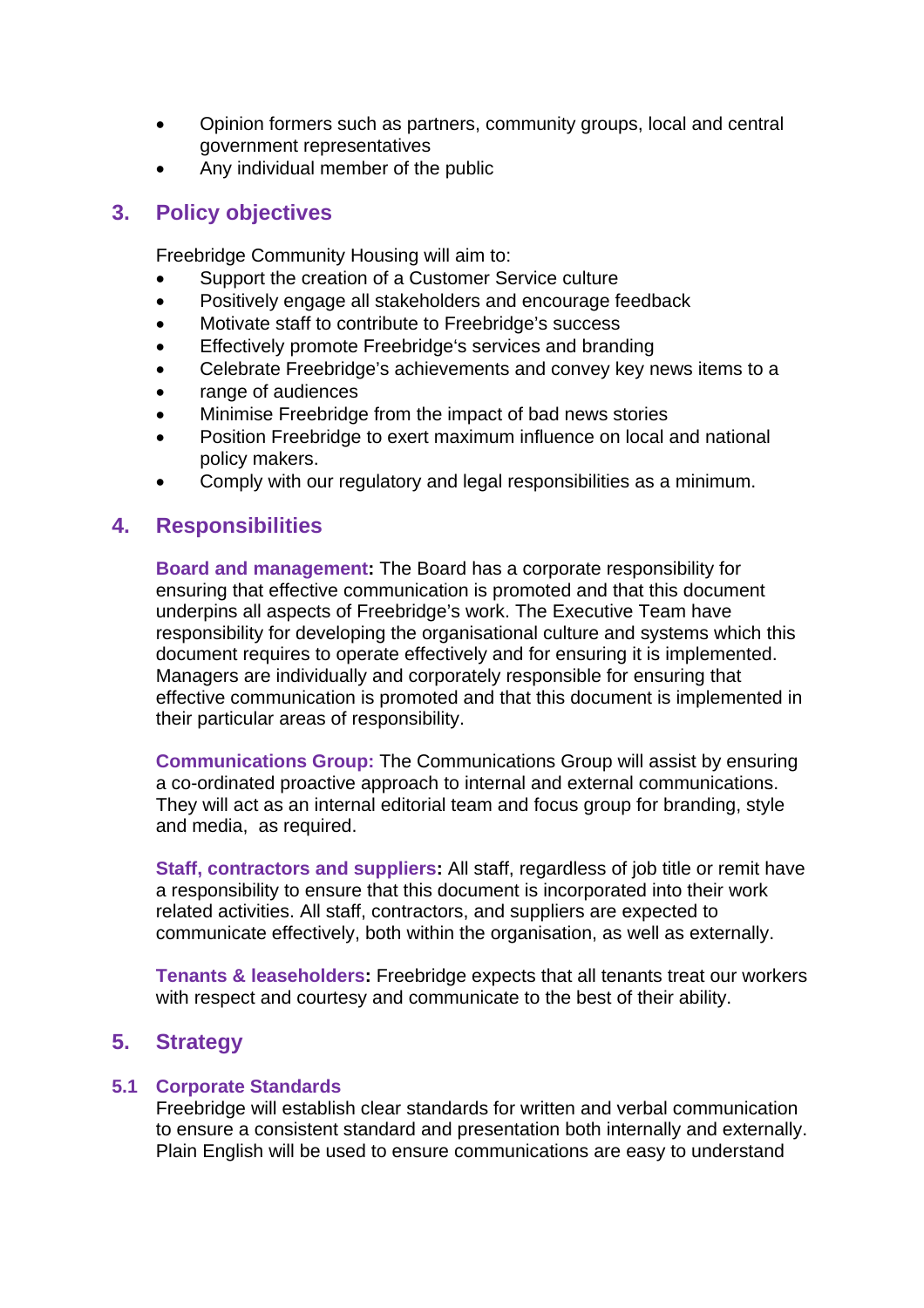and unambiguous. We will provide large print and translation services to assist those who need them.

#### **5.2 Governance**

Freebridge will try to ensure that it's governance arrangements are open and accessible with opportunities for dialogue with tenants, staff and stakeholders prior to and after important decisions.

#### **5.3 Training**

We will provide specific communication training where necessary and ensure that communication issues are included in other relevant training. Media and presentation training will be provided to those authorised to represent Freebridge publically.

#### **5.4 Branding**

We will ensure that press releases and other key communications always support and where possible promote our key branding messages of:

- **Independent, Local And Accountable**: empowering tenants, committed to involving them, listening to their voice and putting them first; based locally.
- **A Leader In The Community**: committed to building community partnerships and working with others to take on a role 'beyond housing'**.**
- **Keeping Promises**: whether on an individual basis (e.g. to carry out a repair) or on a larger basis (e.g. Decent Homes); Freebridge can be trusted.
- **Consistently And Effectively Meeting Needs**: providing quality affordable homes, excellent service for tenants, and good governance, consistently, but not inflexibly.
- **Supportive**: committed to meeting the needs of everyone in the communities we serve, whatever those needs might be.

#### **5.5 Newsletters**

Our newsletters to tenants and staff are a key part of our communications. We, with tenants, will review their format, content and style on a regular basis to ensure that they continue to meet the needs and preferences of the majority of recipients. We will also seek to develop alternative means of delivery of our newletters as access to technology improves and preferences change.

#### **5.6 Events and Meetings**

When holding events and meetings with stakeholders we will seek to ensure ease of access, as part of our commitment to customer care and equality and diversity. Events will have a clear purpose and will seek to balance attracting the desired attendees with value for money. Post event evaluations will be undertaken to assess each event's effectiveness in meeting its objectives.

#### **5.7 Surveying & Focus Groups**

Freebridge carries out a range of tenant and staff surveys in order to gather views about the way we deliver our services and proposals for change. We also carry out regular surveys to monitor overall satisfaction levels. To supplement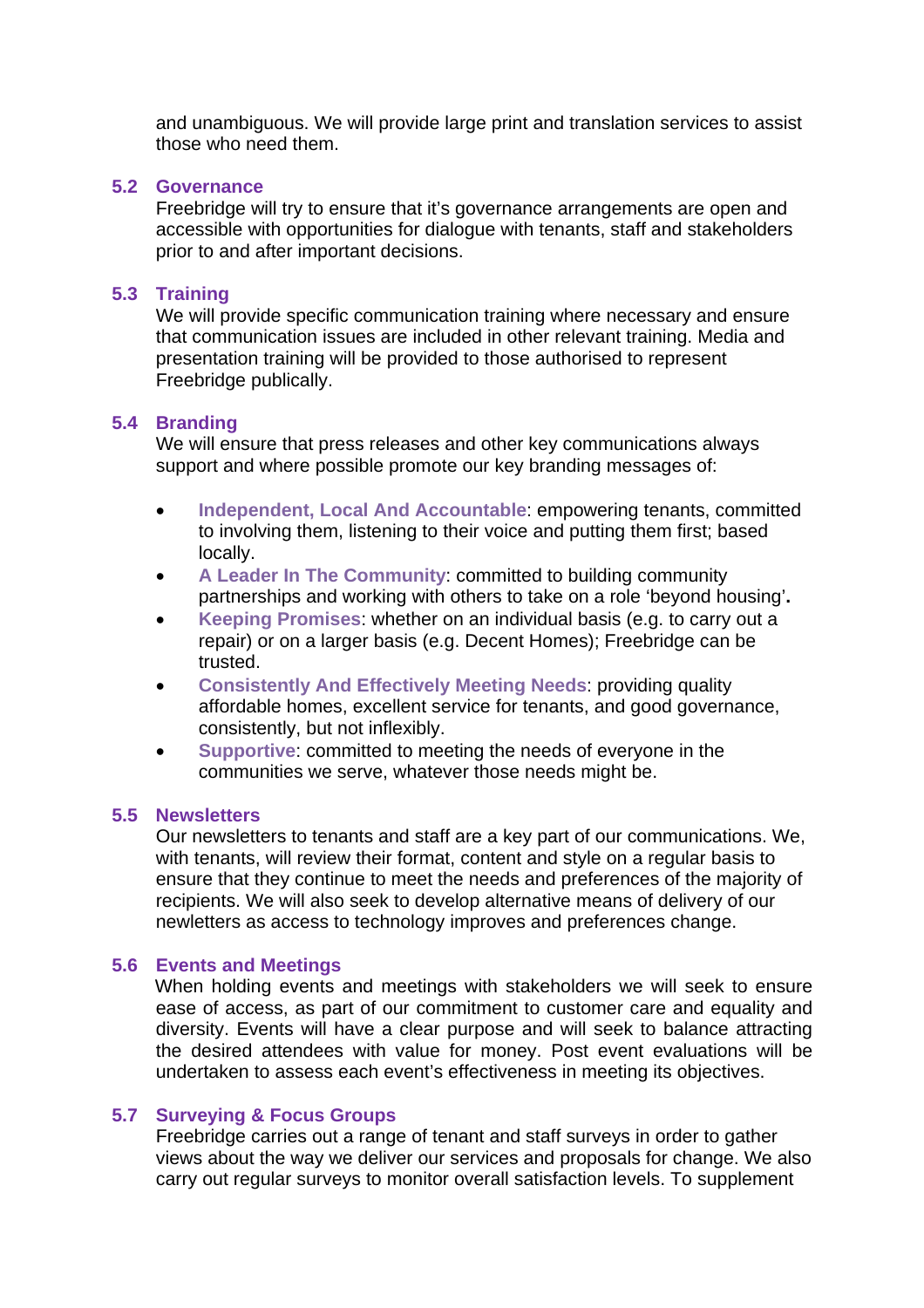these and gain additional qualitative information about service delivery we will make use of both internal and externally run focus groups.

#### **5.8 Technology**

Freebridge will ensure that it is a "fast follower" of new communications technology to ensure that it can provide communication using the methods that tenants and other stakeholders prefer. Freebridge recognises the trend towards organisations entering into more of a dialogue with their stakeholders and will develop this capacity and competency in a cost effective manner.

#### **5.9 Press Relations**

Freebridge recognises the importance of developing and maintaining positive relationships with trade national and local media to maximise positive news coverage to a range of different audiences. These relationships are also helpful in ensuring fair coverage of any adverse news stories that may occur.

#### **5.10 Networking and Influencing**

Freebridge recognises the importance of being able to influence key local and national decision makers and will via selective networking seek to build and maintain constructive and open relationships with them. Freebridge also recognises the importance of raising awareness of the activities that it carries out with other local organisations to maximise and develop opportunities for staff and tenants.

#### **6. Monitoring**

We will monitor performance across the areas covered by this policy and report it to the Board as part of our ongoing performance monitoring. In addition we will have an action plan and accompanying outputs that will be monitored and reviewed by the Management Team and progress reported to the Board.

#### **7. Review**

This policy will be subject to ongoing review in the light of experience, changes in legislation and policy; and meeting the needs of our stakeholders.

#### **8. Risk Management**

The risks associated with a failure to achieve effective communication and the activities set out in this document will be identified and included within the Freebridge's Risk Map. The Risks will be managed in accordance with the Freebridge's Risk Management Strategy.

### **9. Equality and Diversity**

This policy and strategy has been subject to an Equality Impact Assessment. All major activities resulting from this document will be subject to Equality Impact Assessments prior to their introduction.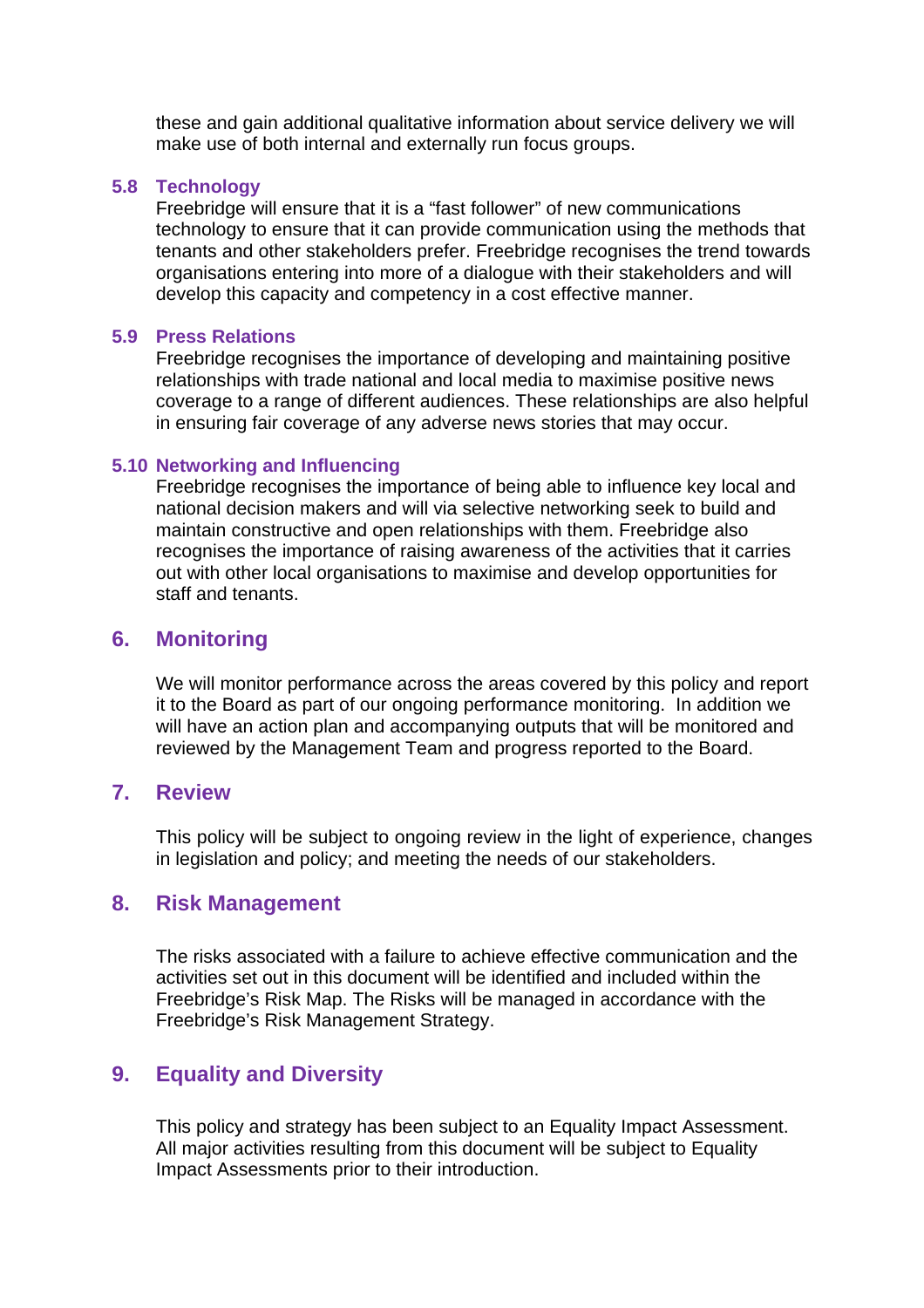# **Communication Strategy 2010-12 Action Plan**

| Area                        | <b>Actions</b>                                                                                                                                                                                                                                                                                                                          | <b>Responsibility</b><br>(Deadline)                                                       |
|-----------------------------|-----------------------------------------------------------------------------------------------------------------------------------------------------------------------------------------------------------------------------------------------------------------------------------------------------------------------------------------|-------------------------------------------------------------------------------------------|
| Culture                     | Continue developing coaching skills and<br>$\bullet$<br>approaches<br>Emphasise the importance and impact of<br>$\bullet$<br>good communications<br><b>Customer Excellence Training Programme</b><br>$\bullet$<br>Re-emphasise Corporate Styles and<br>$\bullet$<br>check for continued compliance                                      | MT (Ongoing)<br>$\bullet$<br>MT (Ongoing)<br>$\bullet$<br>AD HR (3/11)<br>MT (9/10)       |
| Governance                  | Publish Board and Committee minutes on<br>$\bullet$<br>website<br>Consider public Board meetings<br>$\bullet$<br><b>Governance Review</b><br>$\bullet$<br><b>Update Social and Traditional Media</b><br>$\bullet$<br>Protocols<br>Review of all documents for compliance<br>$\bullet$<br>with Corporate Styles and Branding<br>Messages | • CEO $(3/11)$<br>Board (3/11)<br>CEO (3/11)<br>ED(R) (Complete)<br>CEO (9/10)            |
| Training                    | <b>Customer Excellence Training Programme</b><br>$\bullet$<br><b>Plain English Training</b><br>$\bullet$<br>Media Training<br>$\bullet$<br>Team briefings<br>$\bullet$<br>Editorial Training for staff and tenants<br>$\bullet$                                                                                                         | AD HR (3/11)<br>$\bullet$<br>AD HR (3/11)<br>AD HR (3/11)<br>AD HR (3/11)<br>AD HR (3/11) |
| <b>Branding</b>             | <b>Branding Workshops</b><br>$\bullet$<br><b>Agree Branding Messages</b><br>$\bullet$<br>Explain use of branding messages<br>$\bullet$<br>Develop the usage of branding messages<br>$\bullet$                                                                                                                                           | CEO (Complete)<br>MT (Complete)<br>CEO (9/10)<br>MT (12/10)<br>$\bullet$                  |
| <b>Newletters</b>           | Ensure newsletters meet accessibility<br>$\bullet$<br>criteria<br>Annual Review of format and content<br>Trial the use of new formats                                                                                                                                                                                                   | ED(R) (12/10)<br>$\bullet$<br>MT (Ongoing)<br>MT (9/11)                                   |
| Events & Meetings           | Produce E&D checklist<br>$\bullet$<br>Develop post event evaluation<br>$\bullet$<br><b>Staff Conference</b><br><b>AGM</b><br>$\bullet$                                                                                                                                                                                                  | ED(R) (12/10)<br>ED(R) (12/10)<br>MT (Ongoing)<br>CEO & Board<br>(Ongoing)                |
| Surveying & Focus<br>Groups | <b>STATUS Survey Programme</b><br>$\bullet$<br><b>Staff Surveys</b><br>$\bullet$<br><b>Review Climate Survey methodology</b><br>$\bullet$                                                                                                                                                                                               | <b>BAM</b> (Ongoing)<br>AD HR (Ongoing)<br>BAM (12/10)                                    |
| Technology                  | <b>Website Phase 2</b><br>$\bullet$<br>Develop use of Social Media<br>$\bullet$<br>Explore increasing element of dialogue on<br>٠<br>social media                                                                                                                                                                                       | AD IT (3/11)<br>ED(R) (Ongoing)<br>ED(R) (12/10)<br>$\bullet$                             |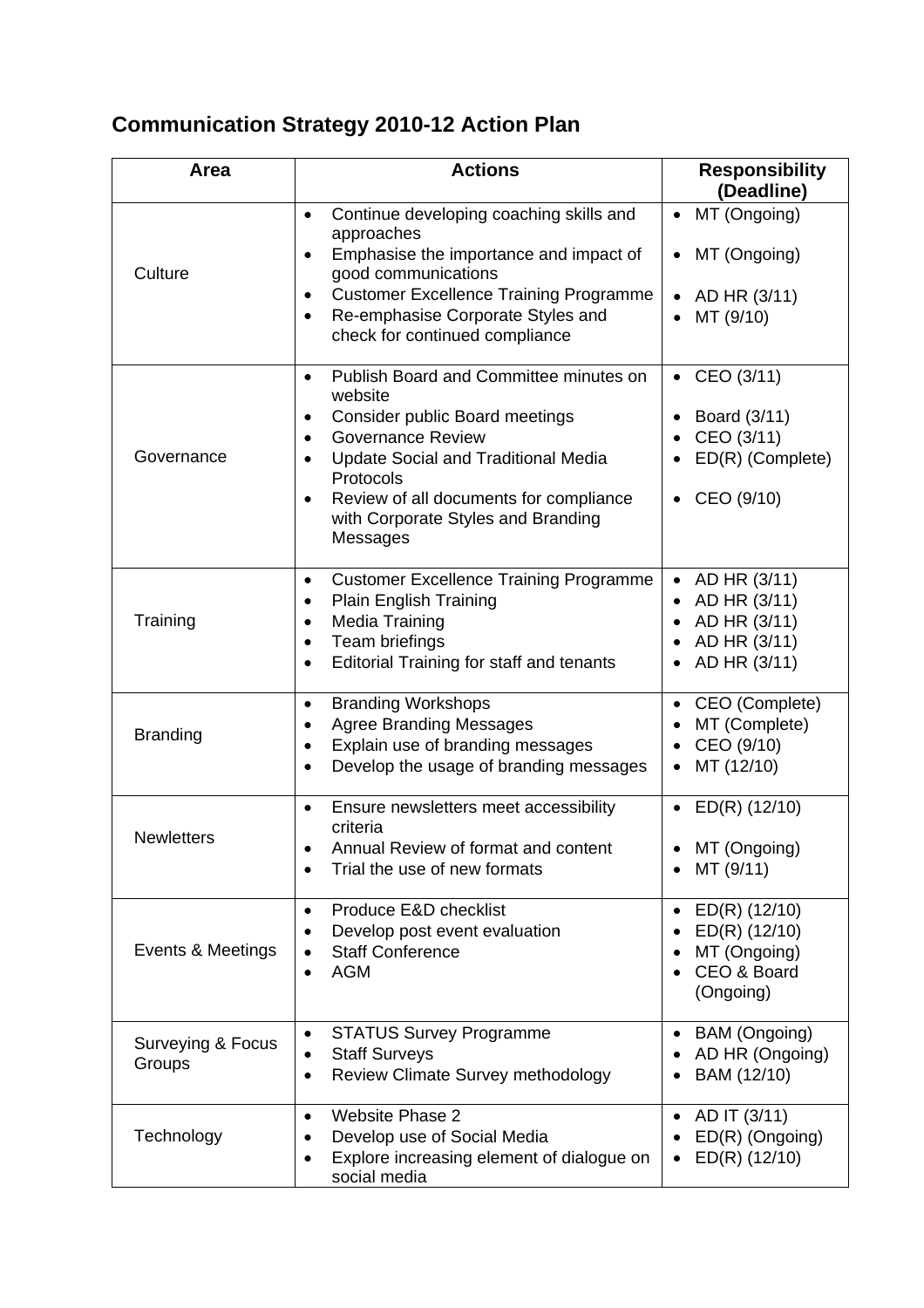|                        | <b>Implement Contact Centre</b><br>Intranet Development<br><b>Tenant Communications Preferences</b><br>utilised fully (GTKY Survey)      | $ED(O)$ (12/10)<br>AD IT (Ongoing)<br>MT (12/10)       |
|------------------------|------------------------------------------------------------------------------------------------------------------------------------------|--------------------------------------------------------|
| <b>Press Relations</b> | Quarterly meetings with local editors<br>Press Release procedure reviewed<br>Annual Media Calendar                                       | CEO (Ongoing)<br>CEO (9/10)<br>CEO (Ongoing)           |
| Networking             | Identify key influencers<br>Develop and promote use of social<br>networking<br>Seek conference speaking opportunities<br>$\bullet$       | MT/ Board (12/10)<br>$ED(R)$ (Ongoing)<br>MT (Ongoing) |
| <b>Resources</b>       | Identify resource requirements and<br>compare to those currently available<br>Develop a resource plan to fill critical gaps<br>$\bullet$ | CEO/ED(R)<br>(9/10)<br>$ED(R)$ (9/10)                  |

Key CEO= Chief Executive; MT=Management Team; ED(R)= Executive Director (Resources); ED(O)=Executive Director (Operations); AD HR = Assistant Director of Human Resources; AD IT=Assistant Director of ICT; BAM= Business Assurance Manager; TBA=To be agreed.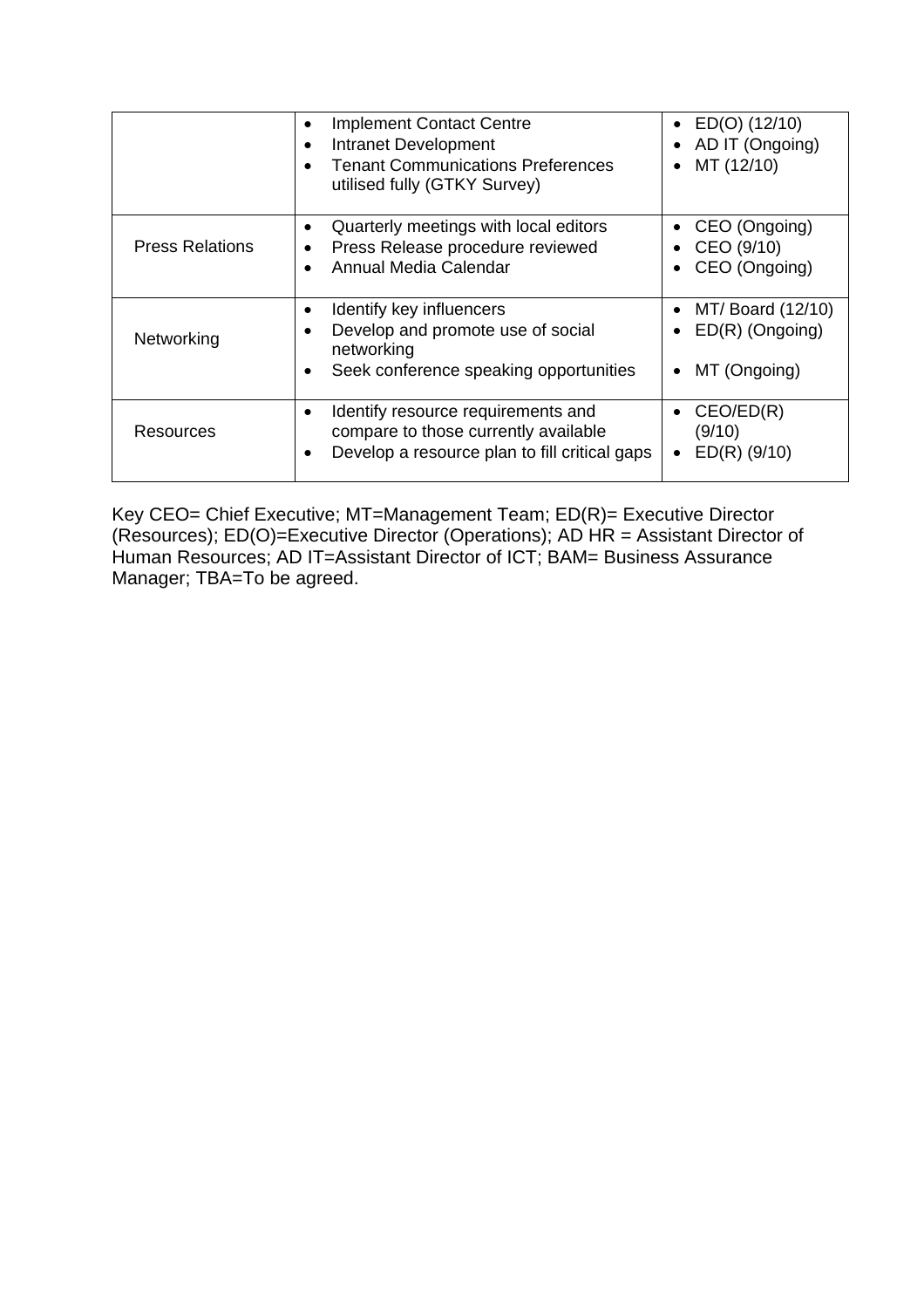# **Freebridge Community Housing**

## **Media protocol**

#### **Introduction**

This protocol outlines:-

- the procedure to be followed when making pro-active approaches to the media.
- the action that must be taken where enquiries are received from the media or from any other organisation seeking information which is going to be published in the public domain.

Communications and marketing help Freebridge Community Housing to achieve its business objectives, ensure that it is open and accountable, and manage its reputation.

#### **Contacting/Responding to the Media**

#### **Media Releases:**

Media releases/statements may only be issued if they have been agreed by a member of the Executive Team or the Board Chairman, Board Vice-Chairman or the relevant Committee Chairman. Any media release/statement that attributes a quote to an individual should not be released without that individual's agreement. All pro-active media releases/statements must be issued from the Chief Executive's office.

#### **Responding to Media Enquiries:**

The following have authority to respond to media enquiries: members of the Executive Team, the Board Chairman, the Board Vice-Chairman, the relevant Committee Chairman, a Public Relations consultant engaged by Freebridge for this purpose. In certain circumstances, the Chief Executive may authorise another officer to respond to media enquiries, but only after the response has been agreed by one of those listed.

If another employee/Board member is approached by the media, he/she should not attempt to respond, but should refer the matter to one of those listed. It should be noted that a Board member's contact details should not be released outside Freebridge without the permission of that Board member.

The Chief Executive's office should be informed of all responses to the media.

In the interests of maintaining good relationships with the media, those responding to media enquiries should bear in mind that journalists are often working to tight deadlines, and should attempt to provide the response at the earliest opportunity unless the journalist has indicated that there is no urgency.

#### **Situations Where it is Not Clear if a Caller is a Journalist**

Some journalists may try to elicit comments on issues from staff/Board members without declaring their journalistic interest. Any member of staff/Board member finding themselves in a position where they believe they may inadvertently have been talking to a journalist should contact a member of the Executive Team immediately and give as much detail about the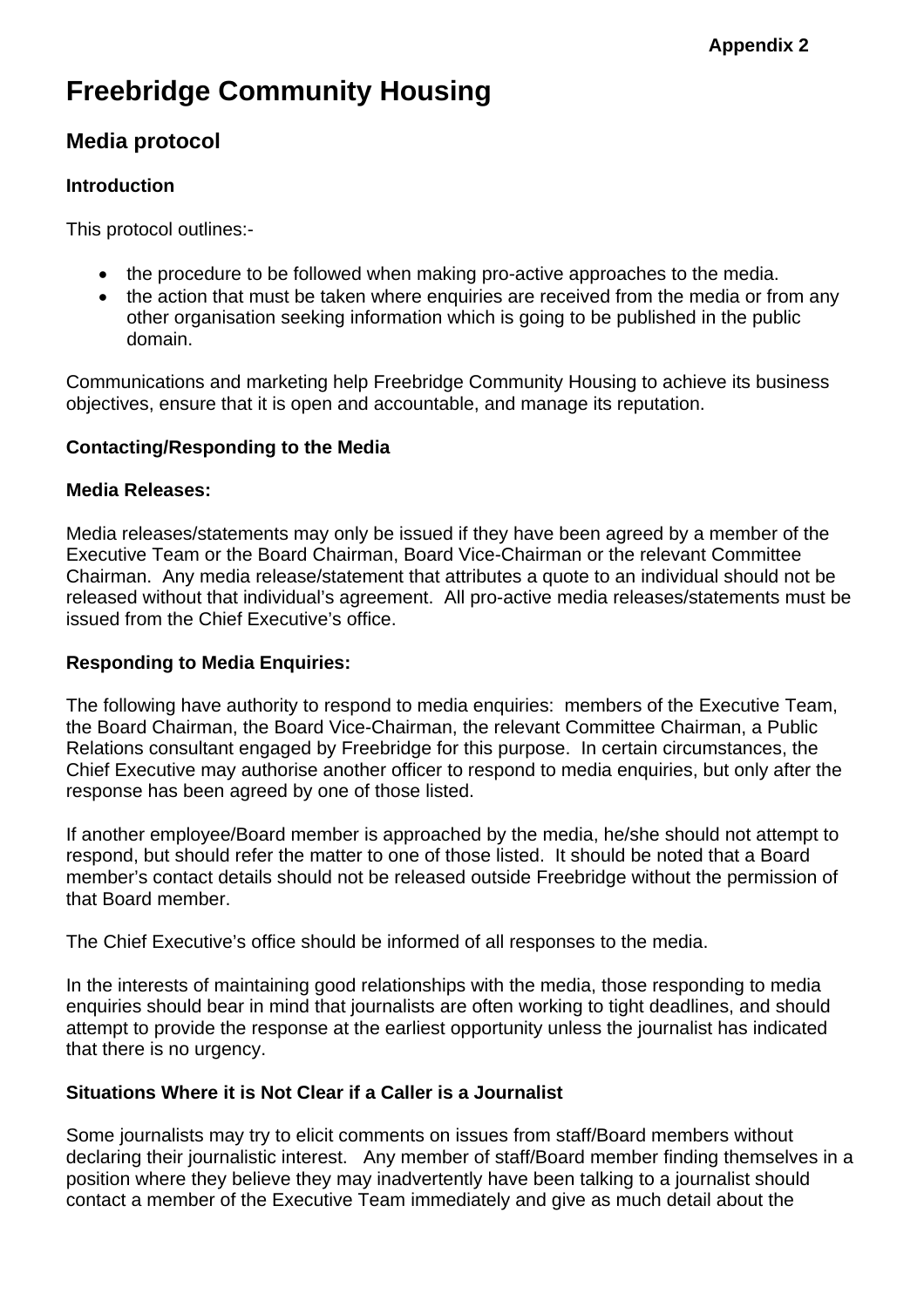conversation as possible. Contact details should always be requested from a caller so that follow-up actions can be taken.

#### **Newsworthy Items**

Any member of staff/Board member who is aware of a potentially newsworthy item, either positive or negative, should, in the first instance, advise the Chief Executive's office.

#### **Out of Hours**

Where any member of staff or Board Member is contacted by a media representative out-ofhours, the Chief Executive should be contacted on 07769 643281 or, in the event of him being unavailable, the Executive Director (Resources) should be contacted on 07787 574958.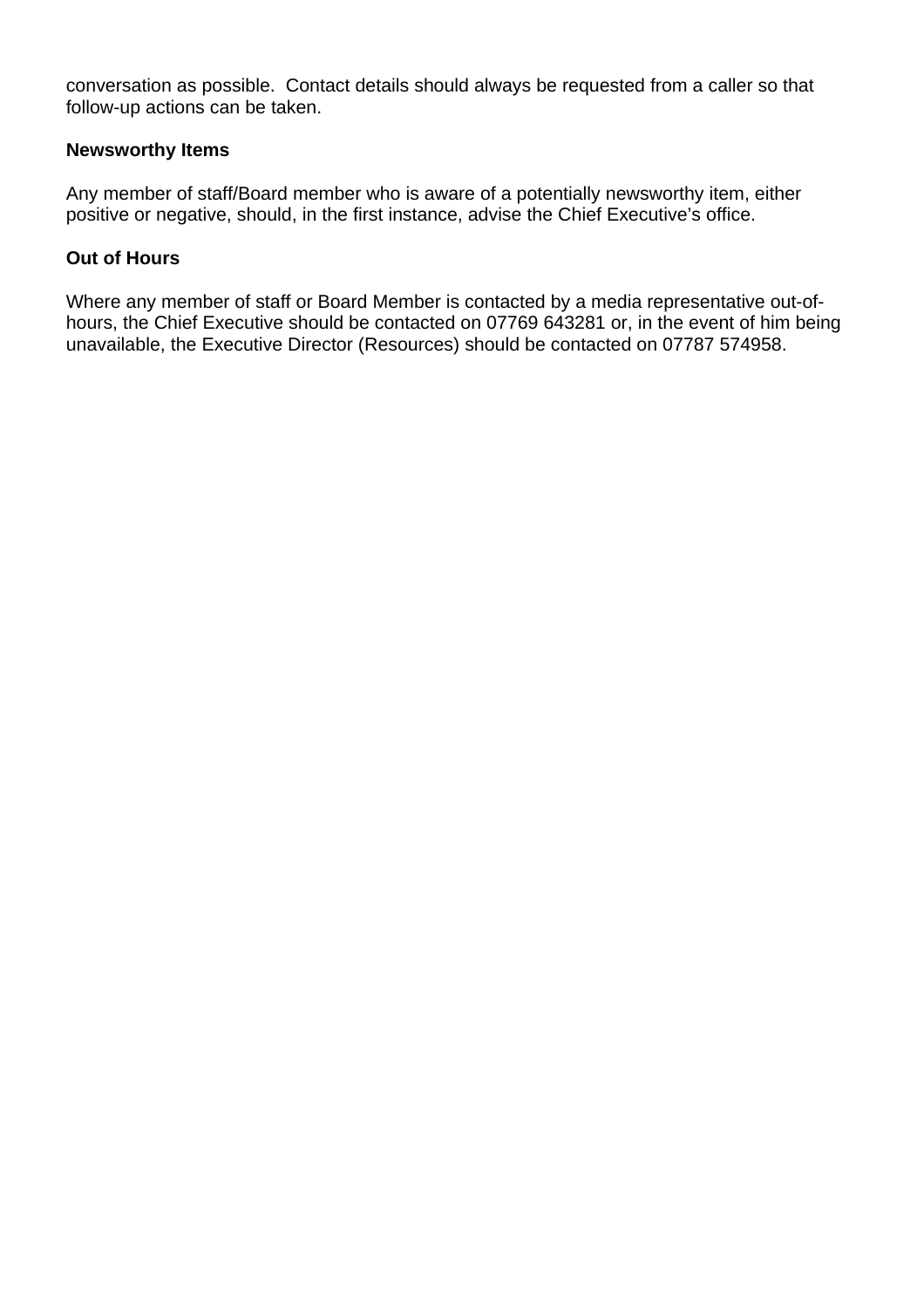# <span id="page-19-0"></span>**Freebridge Community Housing The Report to the Board**

| <b>Author</b>            | Officer | Angus MacQueen<br>Governance | <b>Report Type</b>                                                                                 |  |             | <b>Impact</b> |     |  |
|--------------------------|---------|------------------------------|----------------------------------------------------------------------------------------------------|--|-------------|---------------|-----|--|
| <b>Related Work Ref.</b> |         |                              | <b>For Decision</b>                                                                                |  | <b>High</b> | <b>Medium</b> | Low |  |
|                          |         |                              | <b>For Information</b>                                                                             |  |             |               |     |  |
| <b>Consultation</b>      |         |                              | Governance Working Group, Chief Executive, Assistant Director of<br>Human Resources and Governance |  |             |               |     |  |

#### **Meeting Date: 24 May 2010**

#### **Report Title: Governance Working Group Report**

**Purpose:** To report to the Board the outcomes of a recent meeting of the Governance Working Group.

**Policy/Strategy Implications:** Standing Orders form part of FCH's policy suite.

**Finance and VFM Implications:** None directly arising from this report.

**Customer Care/Equality and Diversity Implications:** Customer care considerations have been taken into account during discussion on the openness of the organisation's arrangements.

#### **Risk Assessment (cross-reference with FCH Risk Map):**

Risk 1.1 – Governing Framework – Failure to comply with regulatory and legislation requirements – Critical Impact, High Likelihood. It is intended that the contents of this report will help FCH to meet the regulatory requirement for good governance arrangements.

**Recommendations:** It is recommended that the Board:

- (i) Approve the revised Standing Orders.
- (ii) Agree to the publication of Board minutes, accompanied by the relevant Board reports, on FCH's website, with effect from this meeting, subject to confidential items not being published, confidentiality to be determined by the Company Secretary in consultation with the Governance Officer.
- (iii) Agree to the amendment of Standing Order 2 to incorporate (ii) above.

#### **1.0 Background**

1.1 The Governance Working Group met on 21 April 2010 and considered various items, as set out below.

#### **2.0 Review of Standing Orders**

2.1 The Working Group considered a review of FCH's Standing Orders, in line with the twoyearly review cycle. Some minor amendments were made, for instance to take account of changes in job titles, but the main amendments for each Standing Order are listed below.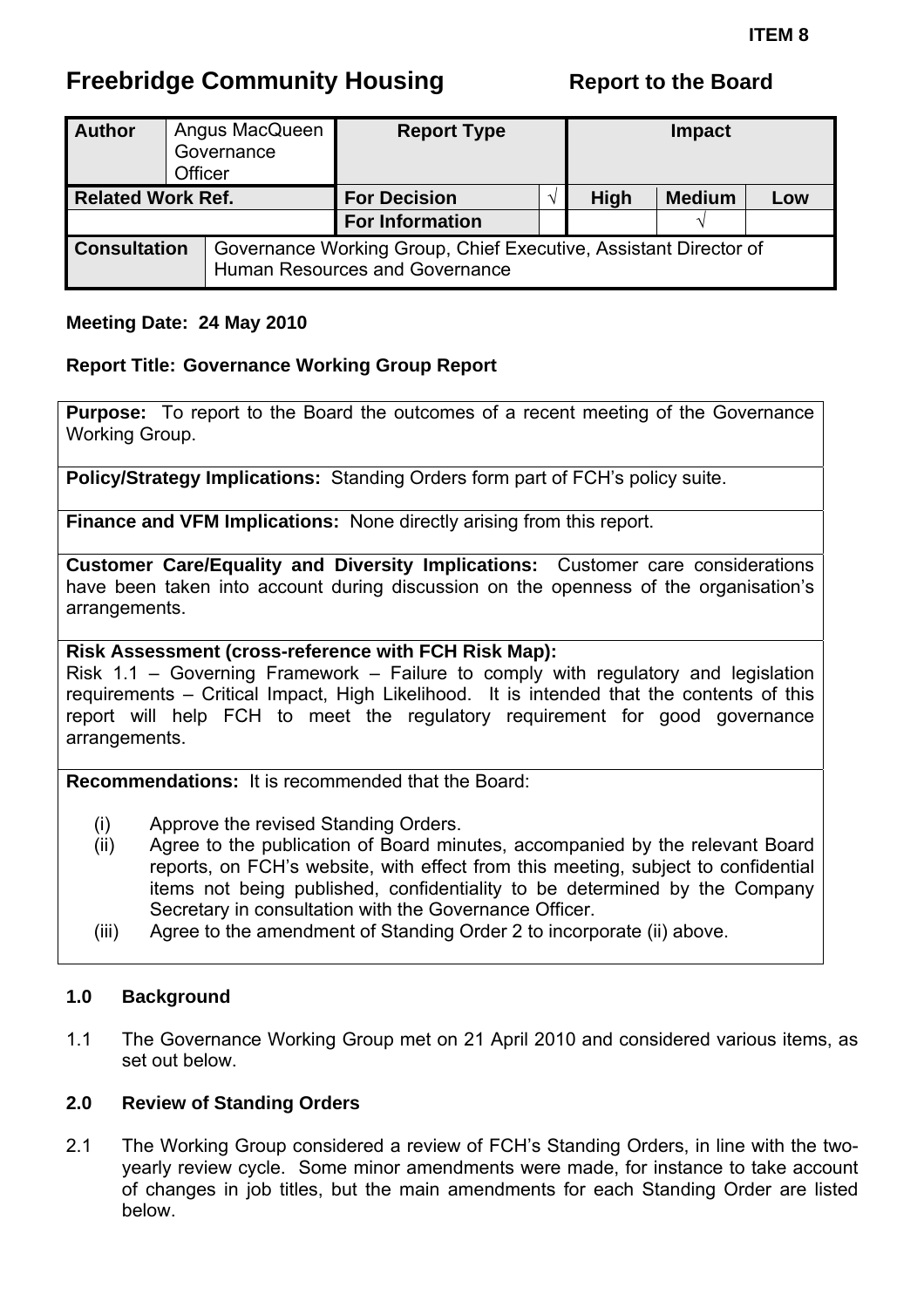#### **Standing Order 1 – Interpretation of Standing Orders and Associated Financial Regulations:**

• Amendments to take account of the new regulatory regime.

#### **Standing Order 2 – Board Procedure:**

- Amendments to take account of the new regulatory regime.
- Amendments to take account of the new report header format.
- Addition at 5.9 regarding our new "two hour" rule.

#### **Standing Order 3 – Terms of Reference of the Board:**

- Rule D1 is referred to, but the full text of Rule D1 has been removed, to save unnecessary duplication.
- Amendments to the list of functions which the Board cannot delegate made to align with the NHF Code of Governance 2009. Particularly worthy of note are:
	- o Monitoring of performance cannot now be delegated.
	- o The Board now has to establish and monitor a mechanism for communicating and receiving feedback from the organisation's stakeholders and shareholders.
- Although not specified in the NHF Code of Governance, approval of key strategies (as well as policies) has been added to the list of functions which the Board cannot delegate. This is to reflect the move within FCH to combine policy and strategy within the same document. Those strategies not currently combined with a policy, such as the Human Resources Strategy, are, in any case, seen as key documents, and as such should be reserved for the Board's approval.
- Although not specified in the NHF Code of Governance, the responsibility to undertake an annual risk assessment exercise has been moved from the Resources and Risk Committee to the Board, as this forms part of the Board's annual internal controls review.

### **Standing Order 4 – Standing Committees:**

- Amendments to take account of the new regulatory regime.
- Removal of authority from the Committees to approve strategies (see note under Standing Order 3 above).
- Removal of authority for the Resources and Risk Committee to undertake performance management (see note under Standing Order 3 above)
- Inclusion of specific monitoring roles for the Resources and Risk Committee, aligning with current practice.
- Inclusion of benchmarking role for Resources and Risk Committee, aligning with current practice.
- Inclusion of delegations to the Resources and Risk Committee relating to budget setting and budget transfers, to reflect Financial Regulations.
- Treasury management delegation to the Resources and Risk Committee reworded so as to align with the Treasury Management Policy.
- Responsibility to undertake an annual risk appraisal exercise moved from the Resources and Risk Committee to the Board (see note under Standing Order 3).
- Specifying "Customer Satisfaction" within the areas of responsibility of the Operations Committee, in view of its importance to the organisation.
- Retaining the Operations Committee's performance management function but in conjunction with the Board (see note under Standing Order 3 above)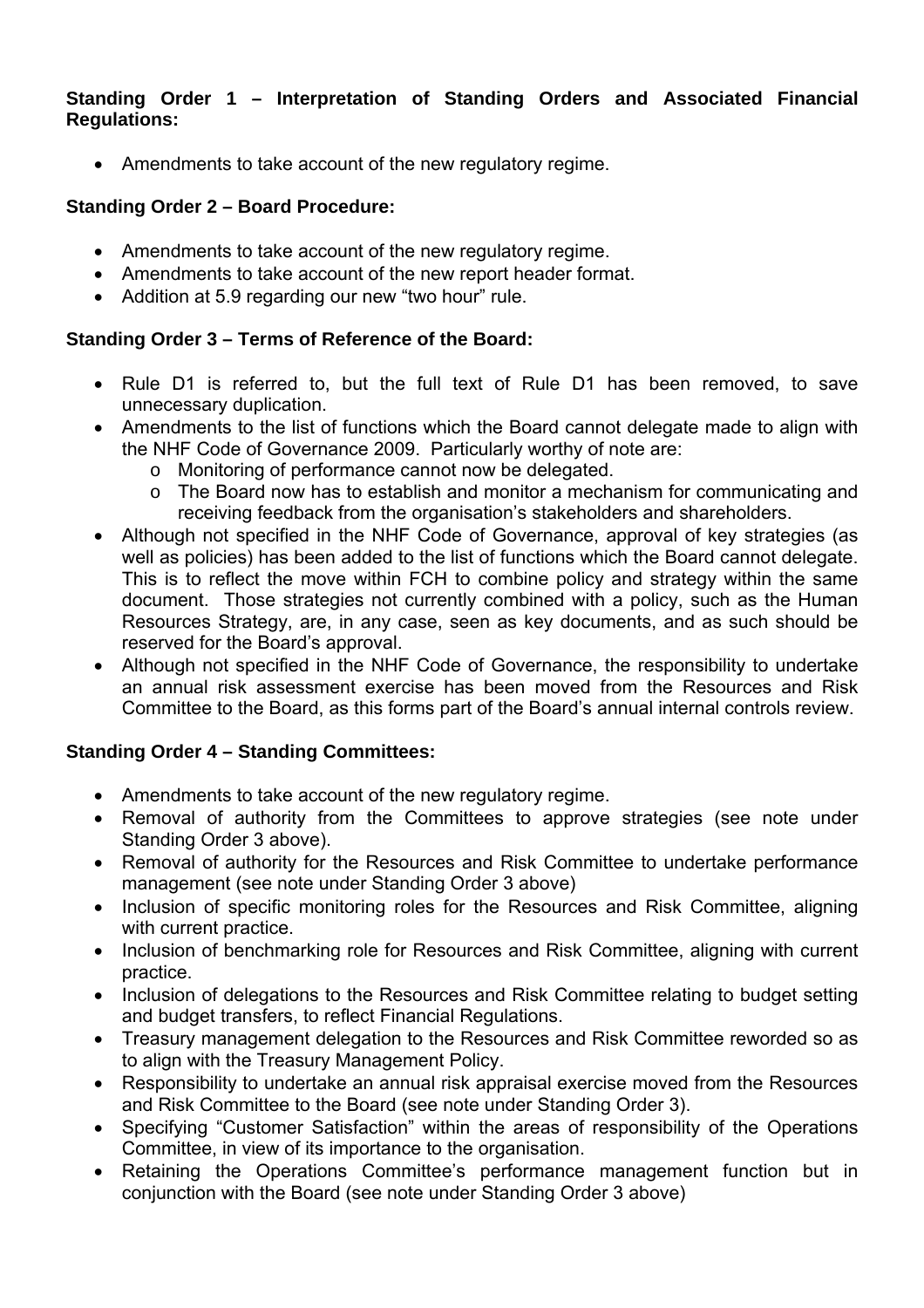- Giving the Operations Committee a complaints monitoring function, in conjunction with the Board, in line with current practice.
- Removal of the requirement for Committee Chairmen to submit a draft work programme for the committees to the Board for approval each year. This has proved unnecessary in practice and should not be required if the committees are operating within their delegations.
- Addition in 5.4 detailing the right of the Audit Committee Chairman to take action in the case of a dispute between the Board and a committee. This is in line with the NHF Code of Governance 2009.
- Removal of section 6 and the diagram, as both are unnecessary.

#### **Standing Order 5 – Terms of Reference of Chairmen**

- Addition in 1.2 of Chairman and Vice-Chairman of the Operations Committee to the list of offices appointed by the Board annually.
- Responsibilities of Board Chairman amended to bring them in line with the NHF Code of Governance 2009. Particularly worthy of note are:
	- o There needs to be a succession plan for Board membership. (This is being worked on through the Governance Working Group, having been raised as a recommendation from the 2009 Board appraisal process.)

#### **Standing Order 6 – Terms of Reference of the Company Secretary**

- Amendments to take account of the new regulatory regime.
- Removal of requirements for the Company Secretary to hold registers of contracts and quotations. These are held by the Procurement Manager, in line with Financial Regulation 7.

#### **Standing Order 7 – Delegated Authority to the Association's Chief Executive**

- Amendments to take account of the new regulatory regime.
- Addition at 5.4 of authority to complete  $e^2$  development agreements, in line with Board resolution (minute number 138/08 refers).

#### **Standing Order 8 – Delegated Authority to the Association's Executive Director (Resources)**

- Amendments to take account of the new regulatory regime.
- Removal of authority to sell properties under Shared Ownership, as this is covered in Standing Order 9 (Delegated Authority to the Executive Director (Operations)).
- Treasury management delegation reworded so as to align with the Treasury Management Policy.

### **Standing Order 9 – Delegated Authority to the Association's Executive Director (Operations)**

- Amendment to take account of the new regulatory regime.
- Amendment to clarify that reports on the development programme can go to the Board or the *relevant committee*.
- Addition at 4.2b, to include liaison with the local Homebuy agent.
- Paragraph 4.3, regarding disposals of land, deleted as it is adequately covered in the Chief Executive's delegation.
- Addition at 4.4 to allow the completion of certain legal agreements and surrenders.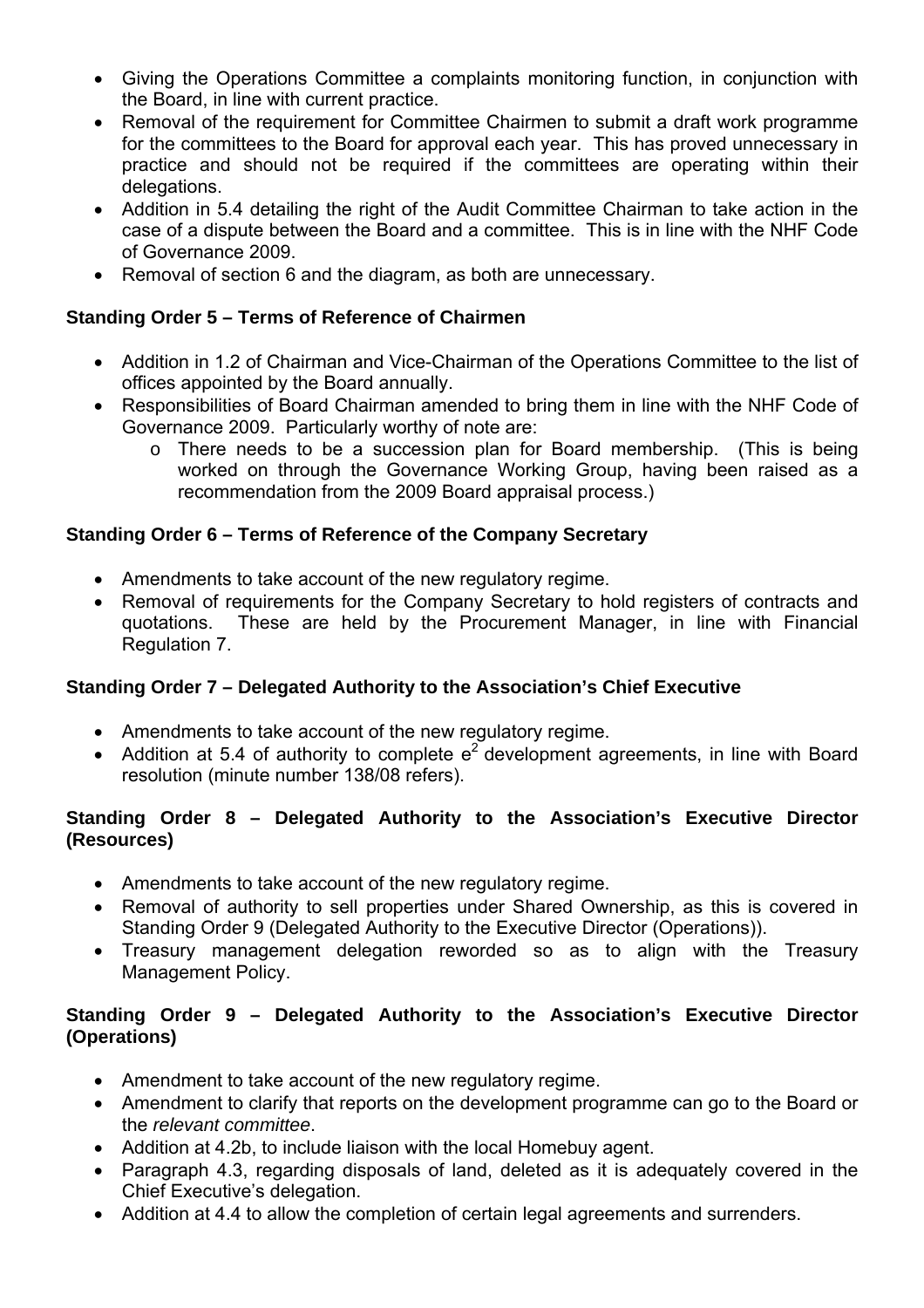• Addition at 4.6 of authority to complete transfers of land or dwellings from the Council to rectify errors in the stock transfer plans. Such a situation has come to light recently and it is expected that others will. This delegation will avoid having to seek Board approval on each occasion.

#### **Standing Order 10 – Custody and Use of Seal**

No major amendments

2.2 The full text of the Standing Orders, with the amendments shown as track changes, can be seen on the Board member area of FCH's website, alongside the agenda for this Board meeting. A hard copy is available on request, by contacting Angus MacQueen on (01553 667754).

#### **3.0 Openness of the Organisation's Arrangements**

3.1 The Working Group considered the need to review the openness of the organisation's arrangements, as required by the NHF's "Excellence in Governance" Code for Members 2009.

The Working Group was of the view that, in the interests of transparency and operating as a tenant-focused organisation, Board minutes, accompanied by the relevant Board reports, should be published on FCH's website. Matters considered to be confidential should not be included; it would be for the Company Secretary, in consultation with the Governance Officer, to determine which items were confidential. This arrangement could be incorporated into the Standing Orders and reviewed every two years as part of the regular review of Standing Orders.

In view of the detailed discussion held by the Committees, the Working Group did not believe it to be appropriate to extend this approach to the Committees. The Working Group also felt that it would be inadvisable to make it possible for members of the public to observe Board meetings, as this could fetter discussions and confidential matters could be revealed inadvertently.

#### **4.0 Action Plans**

4.1 The Working Group is continuing to monitor the implementation of the action plan to address areas of non-compliance with the new NHF Code of Governance – "Excellence in Governance", and of the Board Improvement Action Plan, which has been developed following the 2009 Board appraisal process. At this stage, the Working Group did not have any issues of concern that it wished to raise with the Board.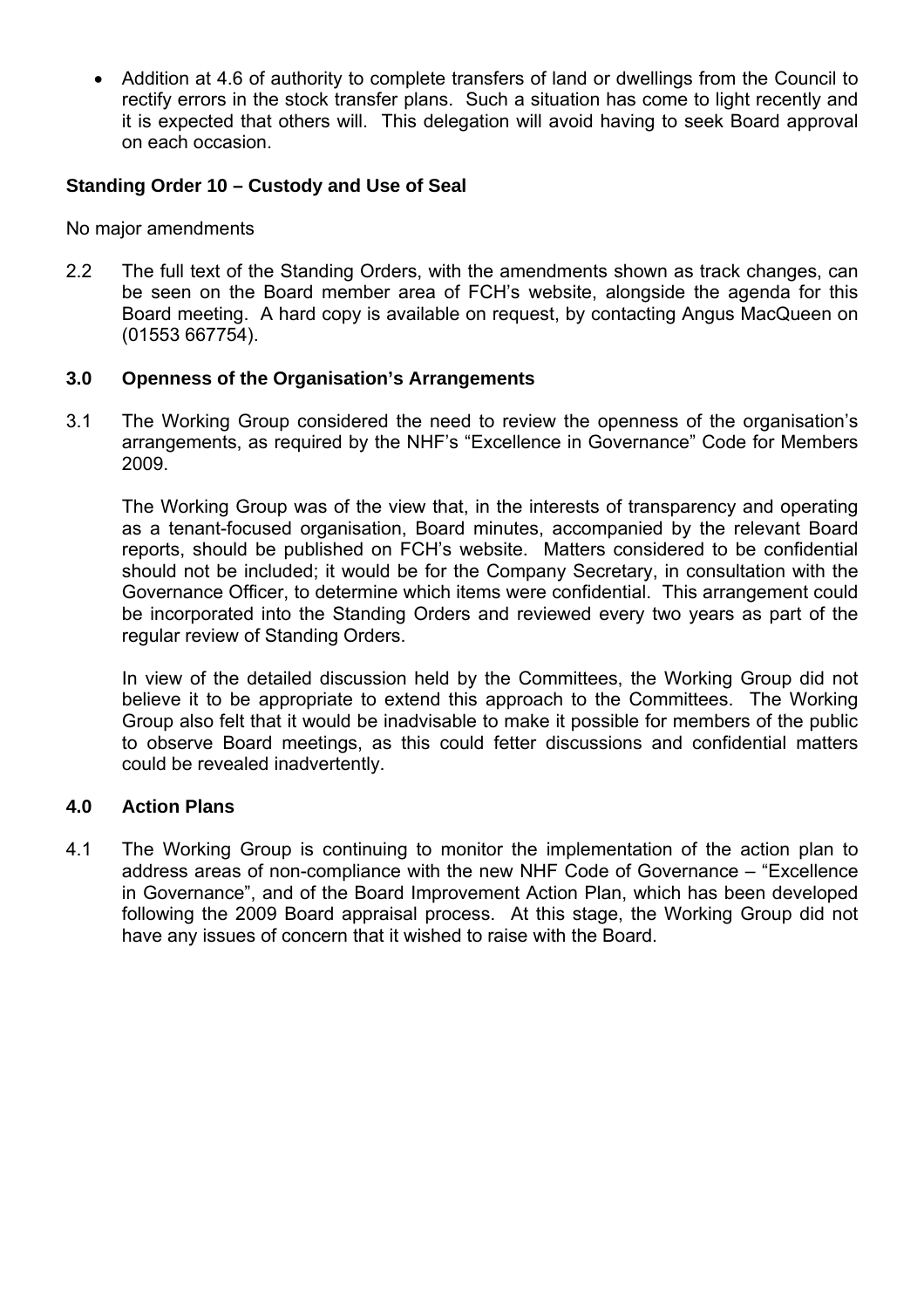# <span id="page-23-0"></span>**Freebridge Community Housing The Report to the Board**

| <b>Author</b>            |  | Simon J Swanson<br><b>Business</b><br>Assurance<br>Manager | <b>Report Type</b>     |      | <b>Impact</b> |     |
|--------------------------|--|------------------------------------------------------------|------------------------|------|---------------|-----|
| <b>Related Work Ref.</b> |  |                                                            | <b>For Decision</b>    | High | <b>Medium</b> | Low |
|                          |  |                                                            | <b>For Information</b> |      |               |     |
| <b>Consultation</b>      |  | <b>Chief Executive</b>                                     |                        |      |               |     |

#### **Meeting Date: 24 May 2010**

#### **Report Title: Regulatory and Statistical Return (RSR) 2010**

**Purpose:** To seek authorisation for the submission of FCH's Regulatory and Statistical Return (RSR) 2010 to the Tenant Services Authority (TSA).

The RSR can be seen on the Board member area of FCH's website, alongside the agenda for this Board meeting. A hard copy is available on request, by contacting Angus MacQueen on (01553 667754).

**Policy/Strategy Implications:** FCH is required by the TSA to submit an RSR annually.

**Finance and VFM Implications:** None.

**Customer Care/Equality and Diversity Implications:** None.

**Risk Assessment (cross-reference with FCH Risk Map):**  Risk 1.1 – Failure to Comply with Regulatory and Legislation Requirements – Critical Impact, High Likelihood.

**Recommendations:** It is recommended that the Board:

- (i) Authorise the submission of FCH's RSR 2010.
- (ii) Authorise the Chief Executive to sign the document on FCH's behalf.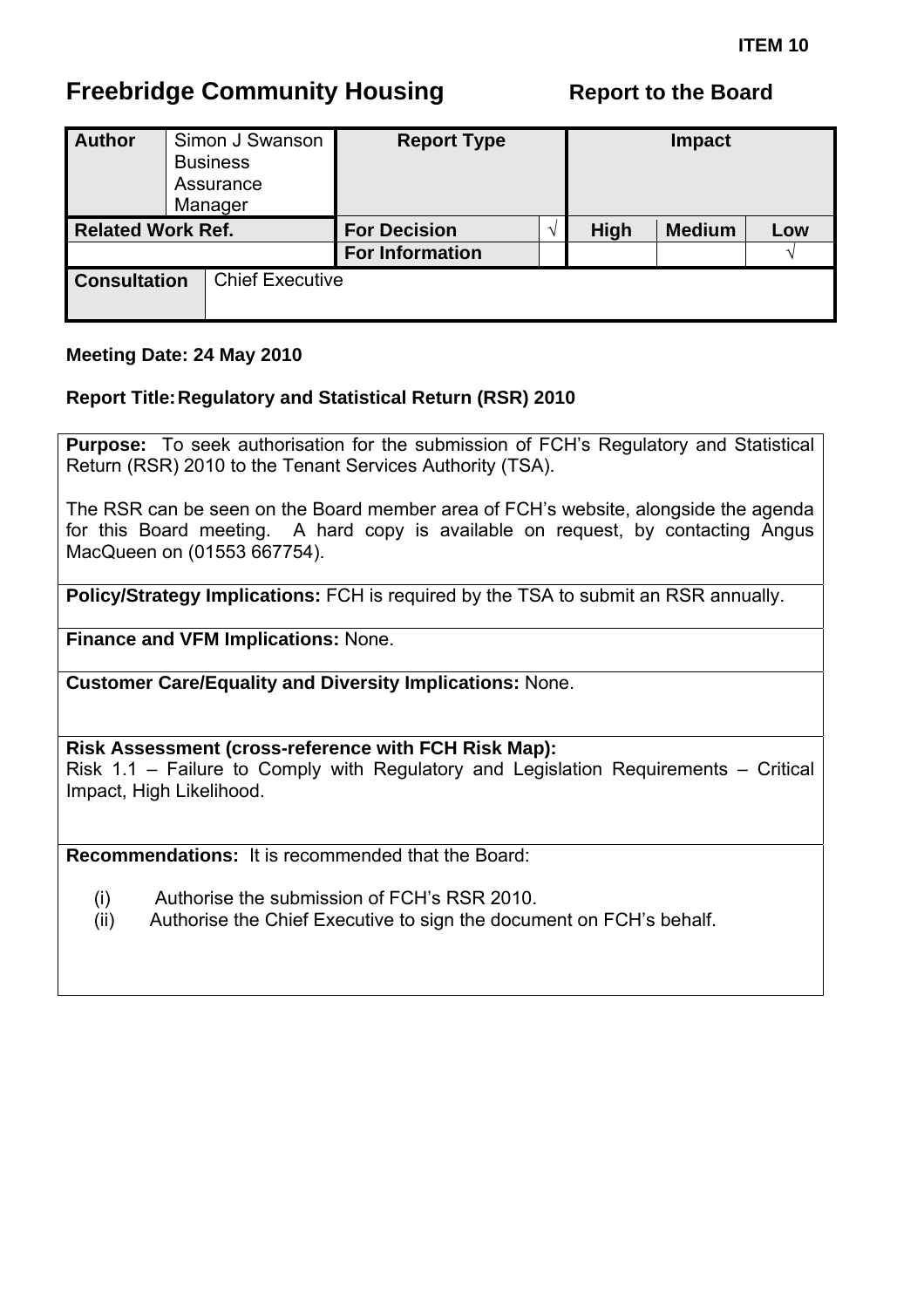# <span id="page-24-0"></span>**Freebridge Community Housing The Report to the Board**

| <b>Author</b>            | Officer | Angus MacQueen<br>Governance | <b>Report Type</b>     |             | <b>Impact</b> |     |  |
|--------------------------|---------|------------------------------|------------------------|-------------|---------------|-----|--|
| <b>Related Work Ref.</b> |         |                              | <b>For Decision</b>    | <b>High</b> | <b>Medium</b> | Low |  |
|                          |         |                              | <b>For Information</b> |             | $\Delta$      |     |  |
| <b>Consultation</b>      |         | <b>Chief Executive</b>       |                        |             |               |     |  |

#### **Meeting Date: 24 May 2010**

#### **Report Title: Board Recruitment**

**Purpose:** To provide an update on this year's Board recruitment processes and to seek the appointment of a Recruitment Panel for the selection of Independent Board members.

**Policy/Strategy Implications:** The processes set out in this report are in line with the Tenant Board Member Succession and Appointment Policy and the Board Membership and Recruitment Policy.

**Finance and VFM Implications:** None directly arising from this report.

**Customer Care/Equality and Diversity Implications:** Equality and diversity requirements will be taken into account as part of the Board recruitment processes.

**Risk Assessment (cross-reference with FCH Risk Map):** 

1.4 – Skill Deficiency in Board or Management Team – Critical Impact, High Likelihood

**Recommendations:** It is recommended that the Board:

- (i) Establish a Recruitment Panel to pursue the 2010 recruitment of Independent Board members and report back with its recommendations to the Board meeting on 26 July 2010.
- (ii) Agree that the Panel comprise three members.
- (iii) Agree that the quorum for the Panel be two members.

#### **1.0 Recruitment of Tenant Board Members**

- 1.1 In accordance with the cycle set out in the Rules, and following the lot-drawing process at the last Board meeting, Barbara Davis and Bill Guyan will be required to step down from the Board at this year's AGM. Barbara has indicated that she will not be restanding.
- 1.2 Under the Tenant Board Succession and Appointment Policy, TOWN is responsible to select tenants to stand for election to the Board by the whole tenant body, and is currently working on this. An election will not be held if TOWN is unable to identify a sufficient number of suitable candidates.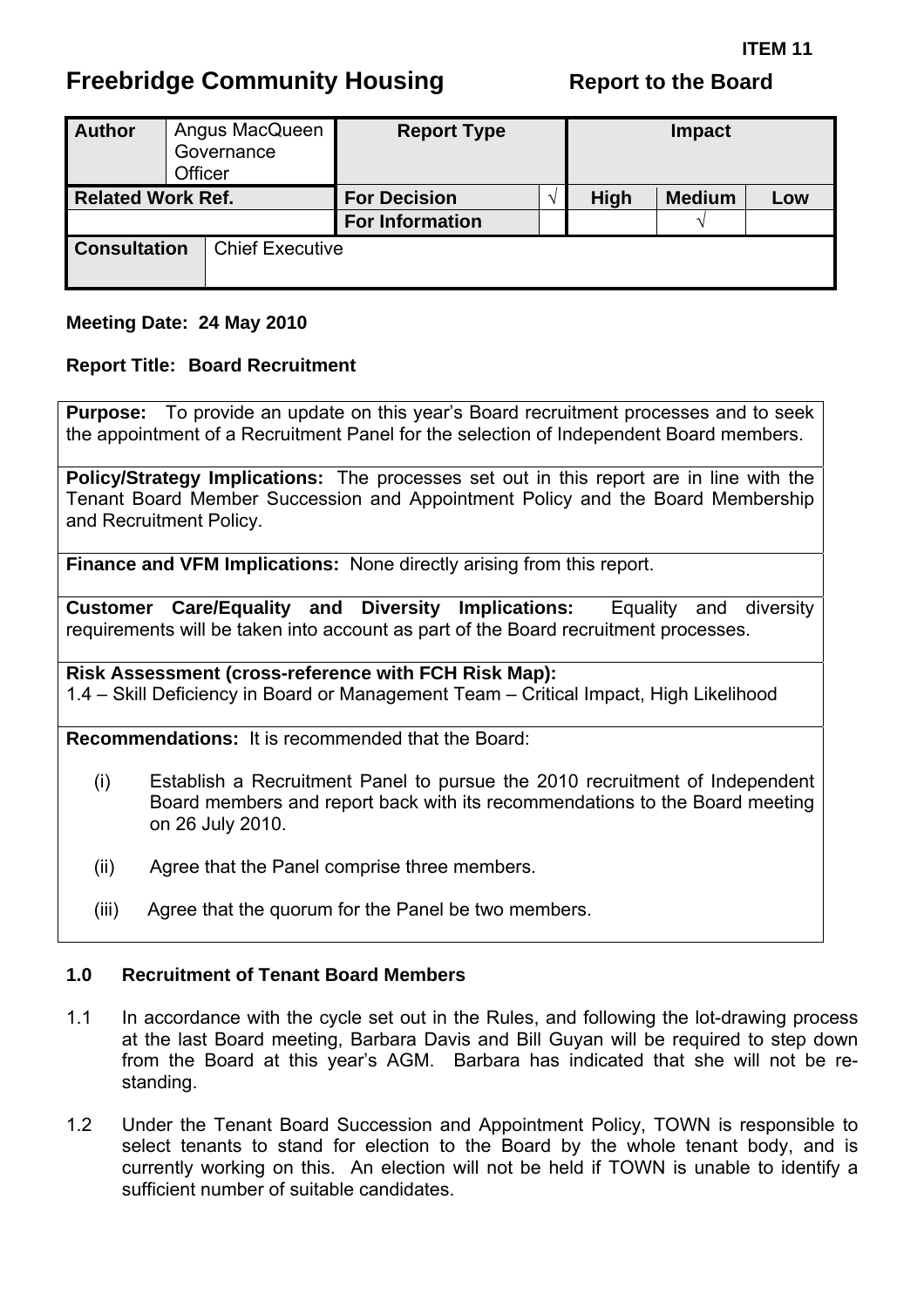#### **2.0 Recruitment of Independent Board Members**

- 2.1 In accordance with the cycle set out in the Rules, Michael Jervis and Pat Southgate will be required to step down from the Board at this year's AGM.
- 2.2 The vacancies have been advertised in the following ways:
	- a newspaper advertisement in both the Lynn News and the Fenland Citizen;
	- registration with the NHF's "Get on Board" scheme; and
	- a request to Board members to make the vacancies known among their acquaintances.

A request to KLFM for free advertising, on both its website and on air, does not appear to have been successful.

- 2.3 An open evening for anyone interested in applying was held on Wednesday 12 May, and attended by 2 people. Both were issued with application packs at the event. Three other people, who could not attend, have been sent application packs.
- 2.4 The closing date for applications was Friday 21 May, and the Board will be informed orally at the meeting of the applications received.
- 2.5 Michael Jervis and Pat Southgate have both indicated that they wish to reapply for Board membership. Their applications will be considered as part of the recruitment process, alongside all other applications received.
- 2.6 The Board is asked to establish a Recruitment Panel of three members (with a quorum of two), to pursue this year's recruitment of Independent Board members. It is suggested that the Panel be required to report back to the Board's meeting on 26 July 2010 as to its recommendations. The Board will then make its recommendations to the AGM.
- 2.6 As part of the recruitment process, the Recruitment Panel will need to take into account skills gaps on the Board and the demographics of West Norfolk.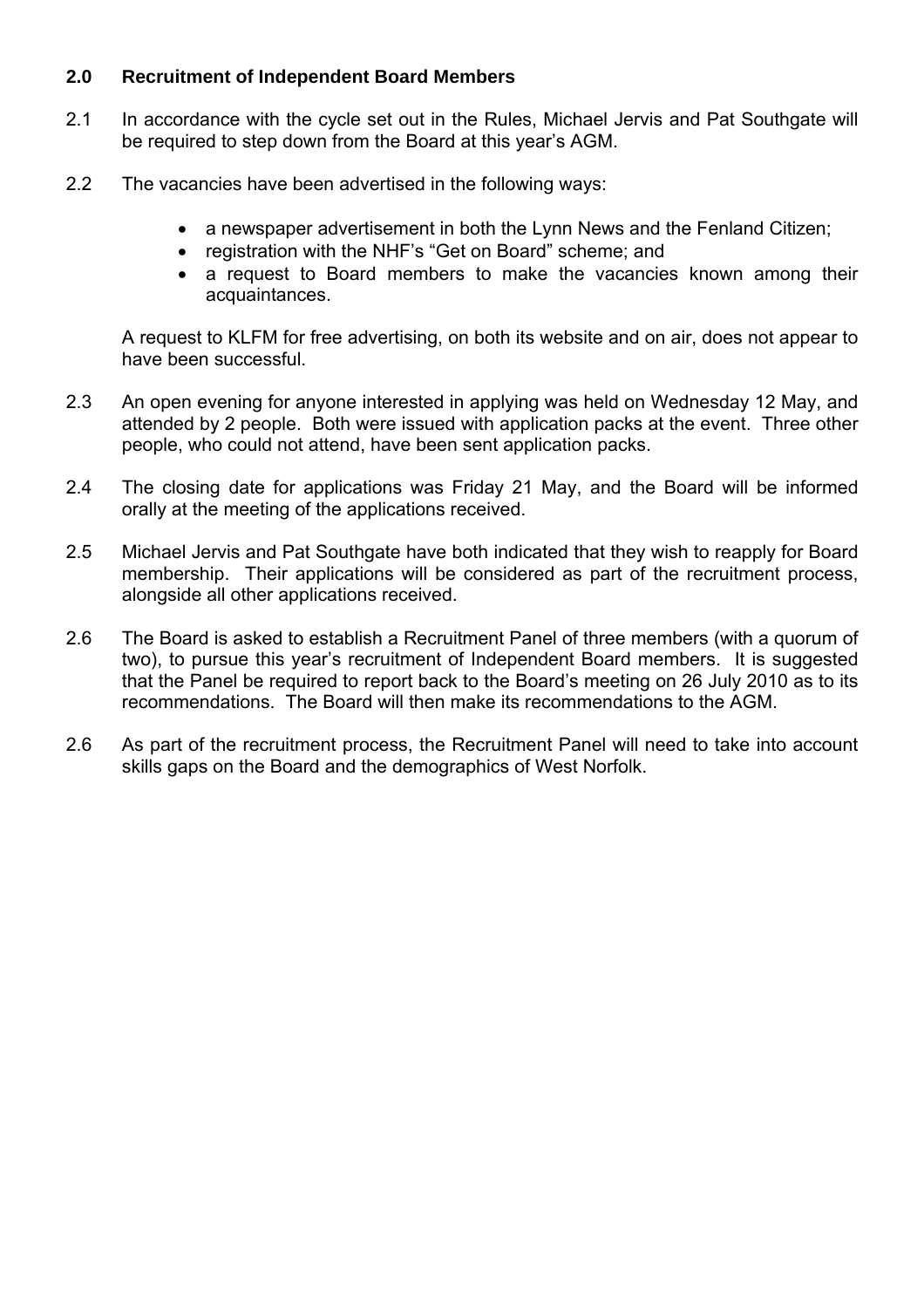# <span id="page-26-0"></span>**Freebridge Community Housing The Report to the Board**

| <b>Author</b>            |  | <b>Tony Hall</b><br><b>Chief Executive</b> | <b>Report Type</b>                                             | <b>Impact</b> |             |               |     |  |
|--------------------------|--|--------------------------------------------|----------------------------------------------------------------|---------------|-------------|---------------|-----|--|
| <b>Related Work Ref.</b> |  |                                            | <b>For Decision</b>                                            |               | <b>High</b> | <b>Medium</b> | Low |  |
| None                     |  |                                            | <b>For Information</b>                                         |               |             |               |     |  |
| <b>Consultation</b>      |  |                                            | Chairman of the Board, Assistant Director of HR and Governance |               |             |               |     |  |

#### **Meeting Date: 24 May 2010**

#### **Report Title: Recruitment Committee for the Appointment of Executive Director (Operations)/Management Structure Update**

#### **Purpose:**

The purpose of this report is to establish a Recruitment Committee for the appointment of the Executive Director (Operations). This report also updates members on the current arrangements for the Management Team structure.

#### **Policy/Strategy Implications:**

None as a result of this report

#### **Finance and VFM Implications:**

Recruitment costs will be accommodated from savings within the salary budget.

#### **Customer Care/Equality and Diversity Implications:**

This procedure is in line with the principles of the Freebridge recruitment policy to ensure no discriminatory practices.

#### **Risk Assessment (cross-reference with FCH Risk Map):**

8.1 Lack of staff resources or skills. Impact critical, likelihood significant

8.5 Loss of key staff. Impact critical, likelihood significant

**Recommendations:** It is recommended that the Board:

- (i) Set up a Recruitment Committee for the appointment of the Executive Director (Operations) and nominate a substitute.
- (ii) Agree the quorum be three
- (iii) Agree that Michael Stone Chair the Committee.
- (iv) Delegate authority to the Committee to make the appointment.
- (v) Agree the two-stage process recommended

#### **Background**

As in previous years when we have recruited to Executive posts, we are recommending that the Board appoints a Recruitment Committee, to be chaired by the Chairman of the Board, with two further Board members, supported by the Chief Executive and the Assistant Director of Human Resources. We are also recommending that a substitute Board member is also identified, to ensure a quorum of three.

In 2008, when seeking to recruit an Operations Director, there was also an opportunity for the Chair and Vice-Chair of TOWN to meet candidates, an informal meeting over dinner with the Recruitment Committee and personality profiling tests were undertaken.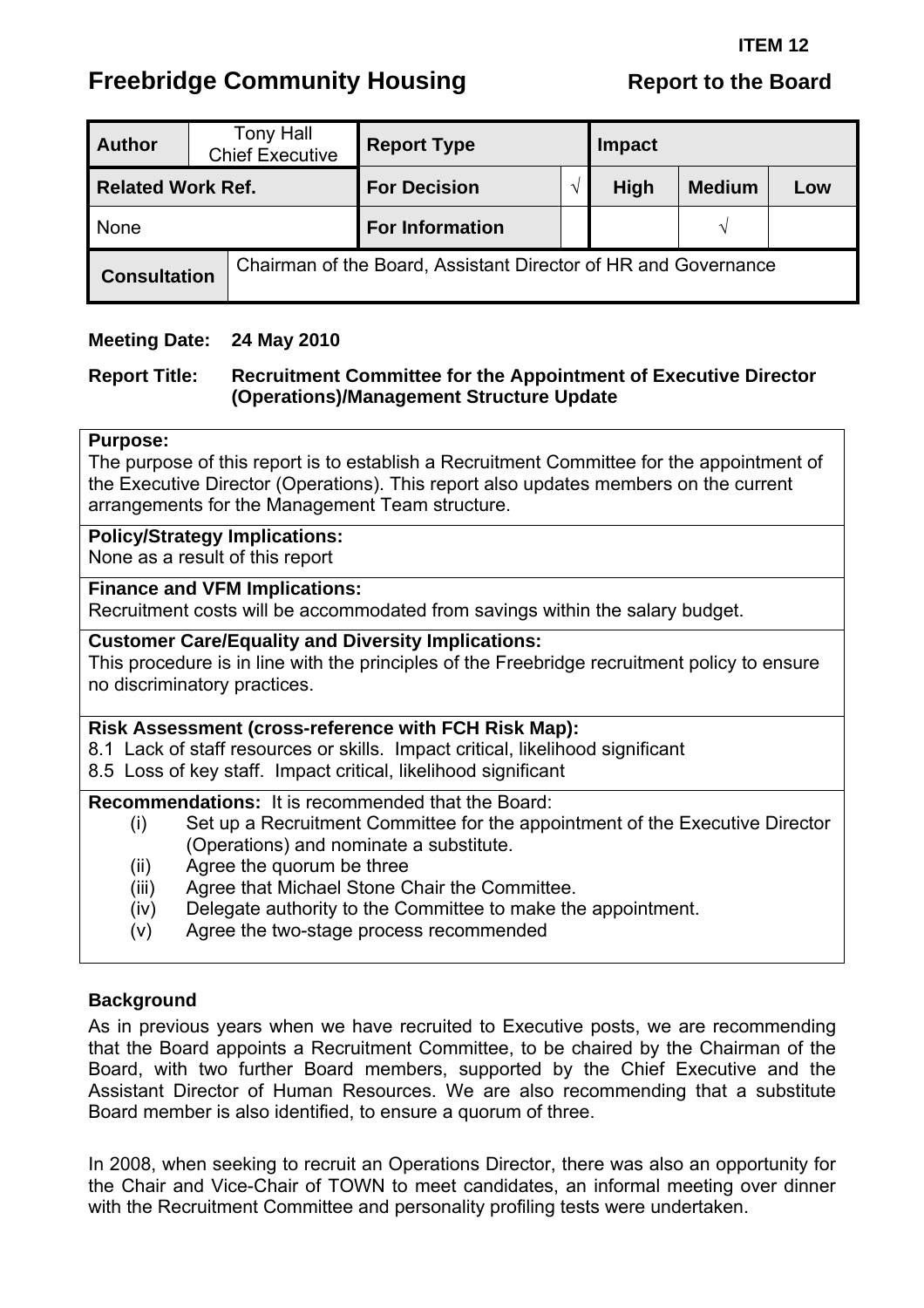Whilst we were satisfied with most of the recruitment process, we are recommending some changes in light of this experience.

We are recommending a two-stage short listing process;

- 1) The Committee meets (likely date Friday  $18<sup>th</sup>$  June, immediately after the advert closes) to short list down to around 12 candidates (will depend on the strength of the field) who will then be called for an initial assessment day, the following week, with a range of tests, informal meetings with the Chairman, Chief Executive and Executive Director (Resources), Assistant Directors, the Chair and Vice Chair of TOWN, tour of the offices and so on.
- 2) The second stage will be a further short listing, based on the outcome of the assessment day, by the Chief Executive, supported by the Assistant Director of HR, with input from all parties involved in the assessment day.

The Recruitment Committee members will then be interviewing only those candidates who have achieved the highest standard through the assessment day. Interviews are likely to be held week commencing 12<sup>th</sup> July. The advantages of this process will be to enable a greater number of candidates to be short listed initially and 'assessed', the Recruitment Committee will be seeing only the final candidates who have demonstrated all the required attributes and will have the benefit of a great deal of feedback, up-front, on the candidates to be interviewed. This will also enable some tailoring of interview questions for individuals, to follow up on anything highlighted during the assessment process. Also, the process will not 'feel' quite as rushed on the final interview day.

We received very favourable comments in 2008, from candidates, on our handling of the process and therefore feel confident that we can again run the process internally (we will need to buy-in expertise for the testing element).

As members will be aware we are currently seeking to appoint a straight replacement for the post of AD Assets. The appointment of the Executive Director Operations will end the current interim arrangements although a handover period has been built into the process. A further report will be presented to the board in July in order to finalise the Management Team arrangements.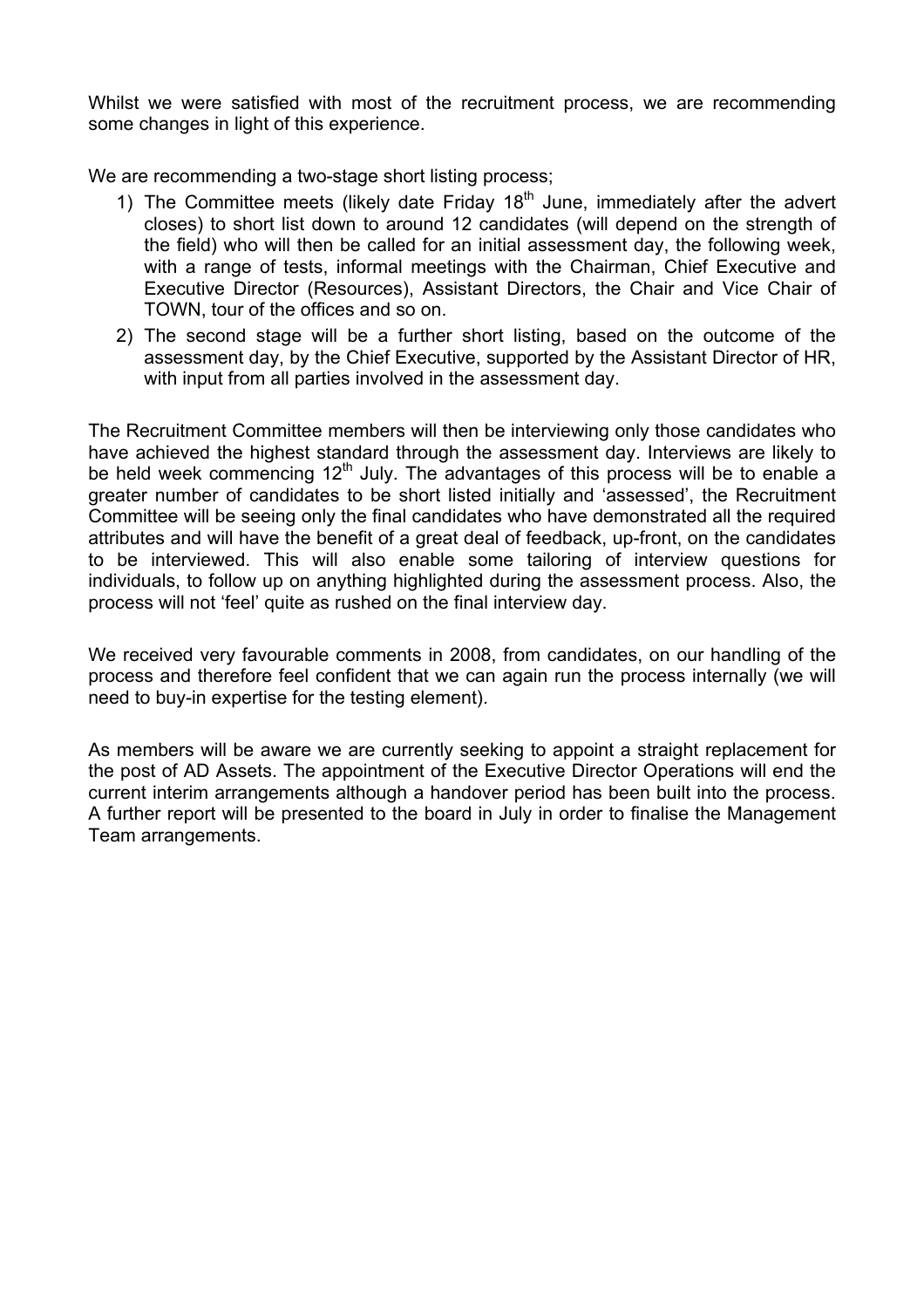# <span id="page-28-0"></span>**Freebridge Community Housing The Report to the Board**

| <b>Author</b>            |  | Darren Hudson -<br>Performance<br>Accountant &<br>Accountant | <b>Report Type</b>                                             |             | <b>Impact</b> |     |
|--------------------------|--|--------------------------------------------------------------|----------------------------------------------------------------|-------------|---------------|-----|
| <b>Related Work Ref.</b> |  |                                                              | <b>For Decision</b>                                            | <b>High</b> | <b>Medium</b> | Low |
|                          |  |                                                              | <b>For Information</b>                                         |             |               |     |
| <b>Consultation</b>      |  |                                                              | Executive Director (Resources), Assistant Director of Finance. |             |               |     |

#### **Meeting Date: 24th May 2010**

#### **Report Title: Quarterly Performance Monitoring Report**

#### **Purpose:**

To provide the Board with performance information to 31<sup>st</sup> March 2010.

#### **Policy/Strategy Implications:**

None

#### **Finance and VFM Implications:**

None as a direct consequence of this report.

#### **Customer Care/Equality and Diversity Implications:**

Performance monitoring is essential to maximising customer care.

#### **Risk Assessment (cross-reference with FCH Risk Map):**

2.6 Poor Income and Benefit Collection: Likelihood - low; Impact - critical

4.3 Incorrect balance of responsive and planned maintenance/Increase in demand for responsive maintenance: Likelihood – significant; Impact - critical

4.7 Fuel Servicing – Gas/Oil/Solid: Likelihood – low; Impact - critical

**Recommendations:** It is recommended that the Board:

(i) Notes the information in and attached to this report.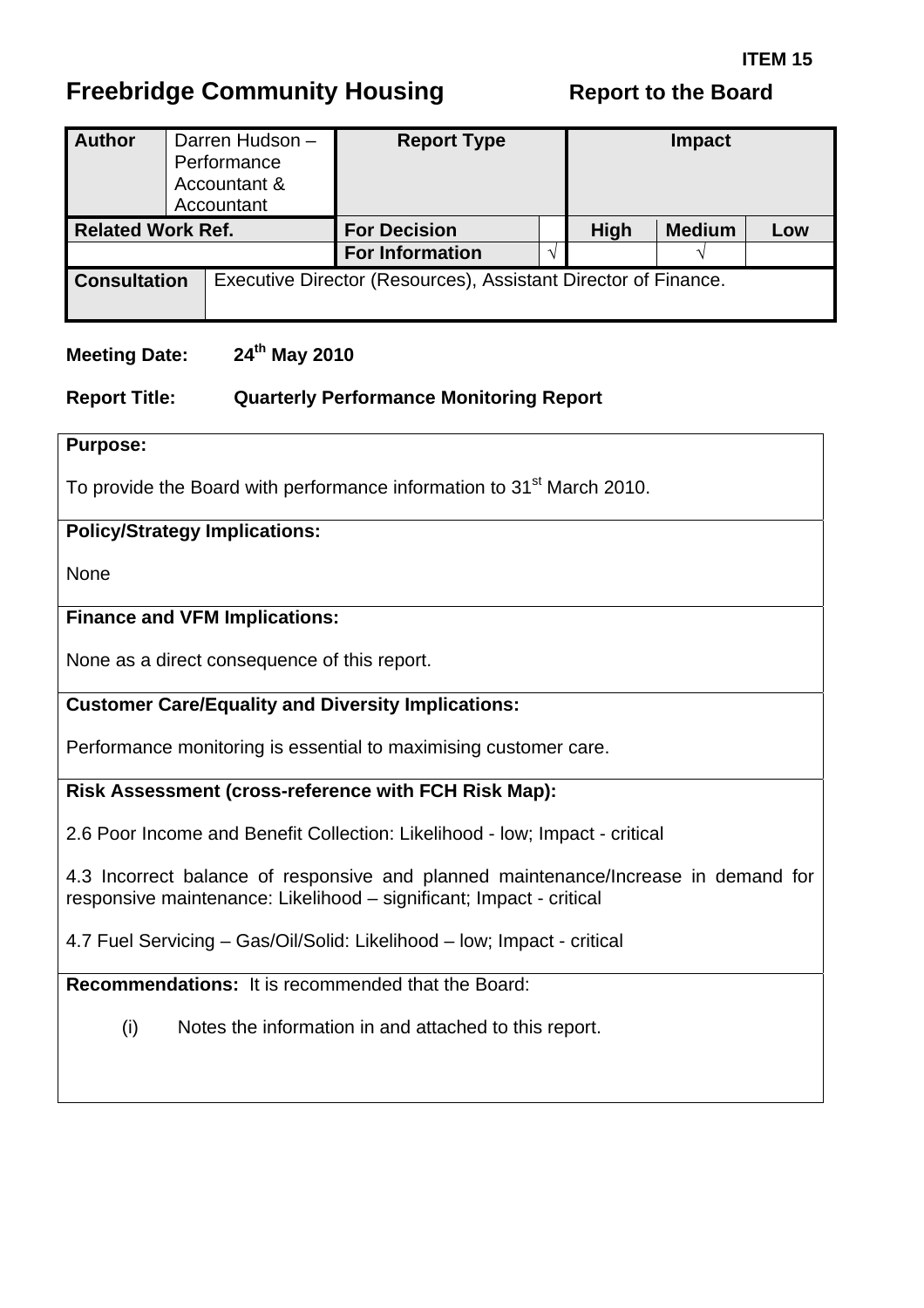Attached are the Performance Reports to provide the Board with an overall strategic view of Freebridge's performance as at  $31<sup>st</sup>$  March 2010.

Appendices 1 & 2 detail how performance compares with previous years and with sector benchmarks. Both reports focus on the relevant business indicators that will enable the Board to have a strategic overview of performance. The intention of the report is to enable the Board to monitor more effectively and prioritise areas of the business for improvement and by focusing on a smaller volume of information a better interpretation can be made.

Appendix 1 – Monthly Performance Reporting.

This report focuses on the last three months of performance to highlight current trends and a year to date figure to be compared against target.

Responsive repairs and planned works completed on time for emergency have improved above the target figure of 98.5%, increasing from 99.1% in December to 99.3% in March. Urgent repairs have increased this quarter from 94.8% in December to 95.2% in March and still below the target figure of 96.5%. Routine repairs have improved slightly by 0.6% to 93.5% this quarter, but still falling short of the target figure of 96.0% in the month of March.

The number of properties without gas servicing certificates has increased from 25 in December to 27 in March; however only 2 properties are more than 8 weeks overdue and a change to the service intervals had resulted in an increase in March.

Re-let times continue to fall month on month and currently stands at 30 days year to date as at 31<sup>st</sup> March 2010.

Appendix 2 – Trend Report

This report now focuses on the current year's performance compared to the previous year's performance and the target set for 2009/2010.

Emergency repairs done within KPI's are above target although urgent and routine fall below the annual target level. The likely trend indicates that the target figures should be achievable in the new financial period 2010/2011.

The percentage for average re-let times has continued to improve from 35 days down to 30 days. It is likely to achieve the target of 14 days in the new financial period with current trends. The void continuous improvement action plan is working and can be seen this quarter, with average re-let times of 14 days.

Appendix 3 – Complaints Analysis

During the quarter to March 2010, 16 new complaints were received which was a reduction from 18 of the previous quarter. The majority were resolved at the first stage and there were no significant themes. The remaining complaints are still being worked on and we are working within target times.

There have been no complaint panels held in the last quarter.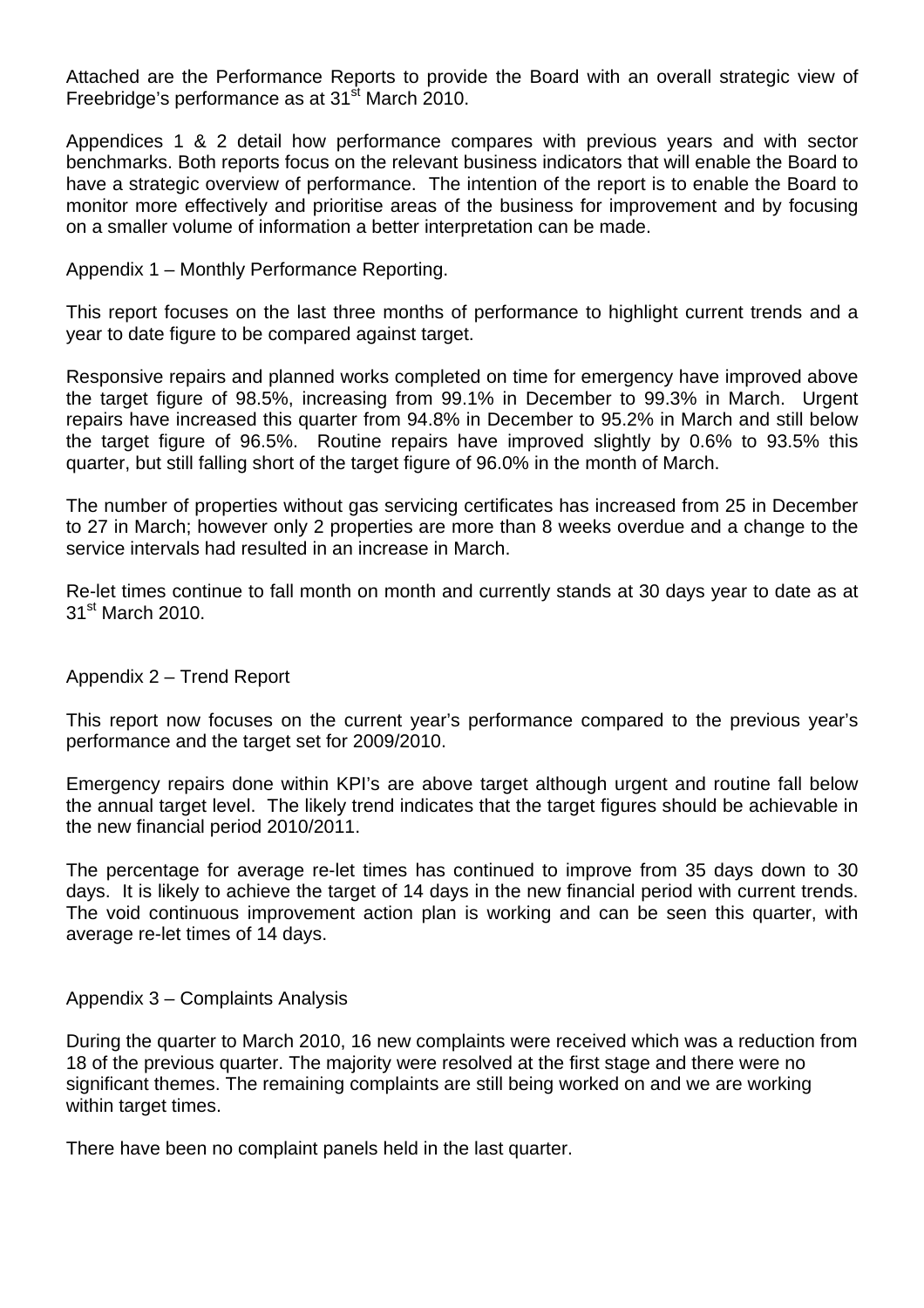

# **FREEBRIDGE COMMUNITY HOUSING – MONTHLY PERFORMANCE REPORTING**

## **AS AT 31st MARCH 2010**

|                                                                                                                                                                     |                                    |                                         | <b>Monthly</b>                          |                                      | <b>Year to Date</b>                      |                                                                                                                                                                                                                                                                                                                                                                                                                                                                                                                |                 |
|---------------------------------------------------------------------------------------------------------------------------------------------------------------------|------------------------------------|-----------------------------------------|-----------------------------------------|--------------------------------------|------------------------------------------|----------------------------------------------------------------------------------------------------------------------------------------------------------------------------------------------------------------------------------------------------------------------------------------------------------------------------------------------------------------------------------------------------------------------------------------------------------------------------------------------------------------|-----------------|
| <b>Description</b>                                                                                                                                                  | <b>Target</b><br>2009/10           | $31st$ Jan<br>2010                      | 28 <sup>th</sup> Feb<br>2010            | 31 <sup>st</sup> Mar<br>2010         | <b>Year to Date</b><br>as at Mar<br>2010 | <b>Comments</b>                                                                                                                                                                                                                                                                                                                                                                                                                                                                                                | A.Dir.<br>Resp. |
| Rent Arrears as a % of<br>Gross Rent:<br>Inc HB Arrears<br><b>Excl HB Arrears</b><br>Former Tenant Arrears %<br>Other Arrears (in £,000)<br>Write Offs %            | 2.0%<br>1.5%<br>0.6%<br>60<br>0.5% | 2.4%<br>1.8%<br>1.08%<br>49<br>$0.00\%$ | 2.6%<br>2.1%<br>1.08%<br>52<br>$0.07\%$ | 3.5%<br>1.4%<br>1.09%<br>55<br>0.05% | 3.5%<br>1.4%<br>1.09%<br>55<br>0.18%     | Gross fig is 0.2% higher than Year End 2008-09 this is due<br>to the rent increase for 2009-10 and therefore the additional<br>increase in HB outstanding at Year End. The net figure is<br>the same as 08-09.<br>Total rechargeable repair debt o/s (£62,262.49 invoiced in<br>2009-10)<br><b>Former Tenant Debt</b>                                                                                                                                                                                          | <b>RC</b>       |
| % Responsive Repairs<br>and Planned works<br>completed on Time<br>(includes PSD and<br><b>External Contractors):</b><br>(Monthly)<br>Emergency<br>Urgent<br>Routine | 98.5%<br>96.5%<br>96.0%            | 99.6%<br>94.7%<br>95.6%                 | 99.3%<br>96.8%<br>92.8%                 | 99.8%<br>98.1%<br>96.1%              | 99.3%<br>95.2%<br>93.5%                  | <b>Emergency repairs</b> – These are in line with targets and<br>have continually been above FCH target for the year.<br>Urgent - The recent changes to appointments have seen<br>gradual improvements following the changes to Terms and<br>Conditions and the more recent introduction of<br>appointments.<br><b>Routine</b> – The initial introduction of appointments had an<br>adverse effect on Routine works which has now changed<br>and reflects an improvement in the monthly performance<br>figure. | <b>CD</b>       |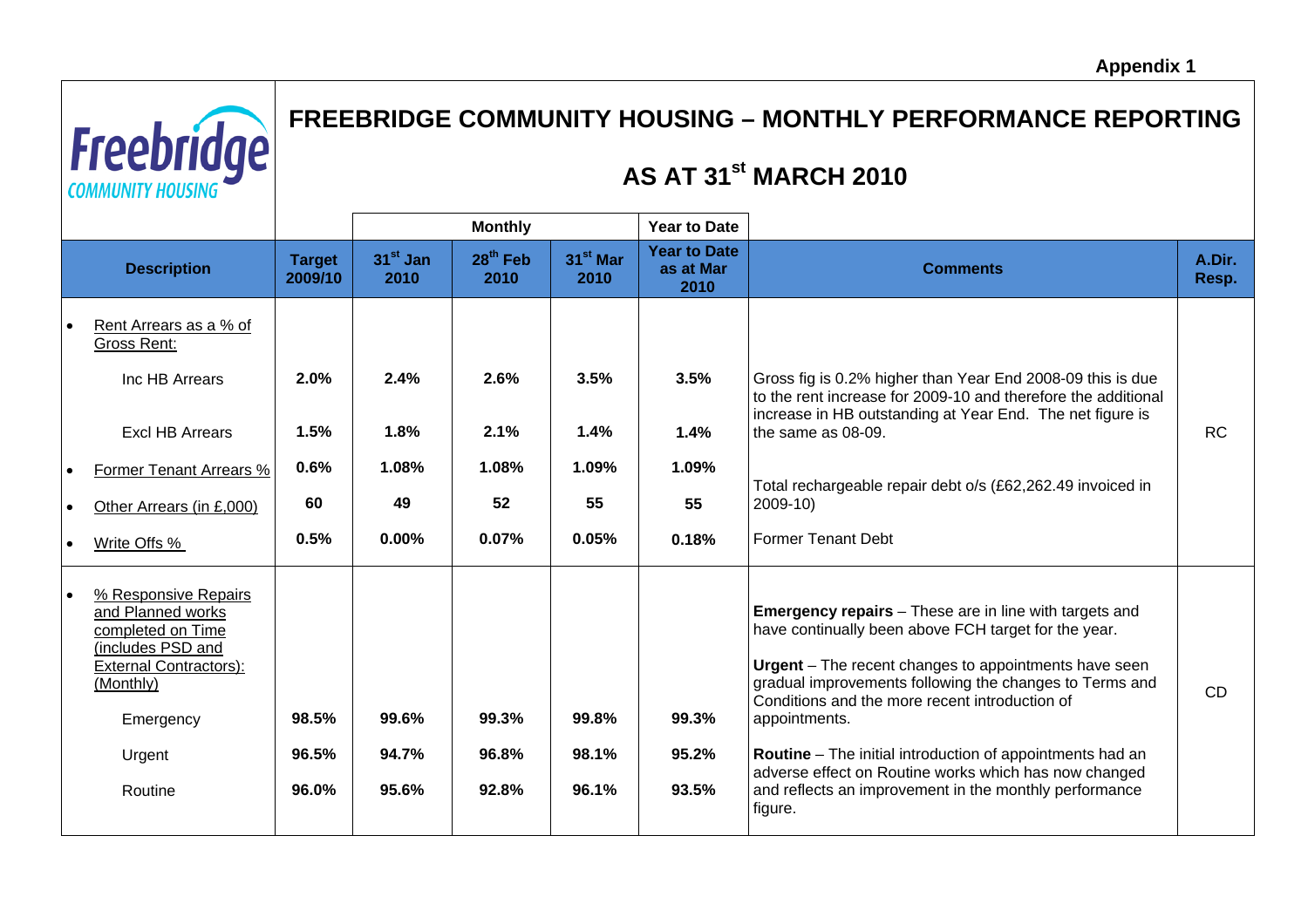| <b>Description</b>                                                                                                                                                                                      | <b>Target</b><br>2009/10                                     | $31st$ Jan<br>2010                                                                          | 28 <sup>th</sup> Feb<br>2010                            | 31 <sup>st</sup> Mar<br>2010                    | <b>Year to Date</b><br>as at Mar<br>2010 | <b>Comments</b>                                                                                                                                                                                                                                                                                                                                                                      | A.Dir.<br>Resp. |
|---------------------------------------------------------------------------------------------------------------------------------------------------------------------------------------------------------|--------------------------------------------------------------|---------------------------------------------------------------------------------------------|---------------------------------------------------------|-------------------------------------------------|------------------------------------------|--------------------------------------------------------------------------------------------------------------------------------------------------------------------------------------------------------------------------------------------------------------------------------------------------------------------------------------------------------------------------------------|-----------------|
| <b>Gas Servicing</b><br>Certificates completed on<br>time<br>Number of properties<br>without certificates                                                                                               | 100%<br>$\mathbf 0$                                          | 99.75%<br>8                                                                                 | 99.82%<br>5                                             | 99.15%<br>27                                    | 99.15%<br>27                             | 27 properties without Gas Servicing Certificates, of which:-<br>2 properties are more than 8 weeks overdue at the end<br>of March 2010.<br>Month<br><u>Qty</u><br>December<br>$\mathbf{1}$<br>$\mathbf{1}$<br>January                                                                                                                                                                | <b>CD</b>       |
| Total Void Rental Loss -<br>Monthly (in £'000)<br>Less:<br>Decants (Monthly)<br>Shared Ownership<br>(Monthly)<br>Major Repairs & DHS<br>(Monthly)<br><b>Adjusted Void Rental Loss</b>                   | 150                                                          | 18<br>$\overline{\mathbf{7}}$<br>$\mathbf{1}$<br>$6\phantom{1}6$<br>$\overline{\mathbf{4}}$ | 17<br>$\overline{\mathbf{7}}$<br>$\mathbf{1}$<br>4<br>5 | 18<br>8<br>1<br>$\mathbf{3}$<br>$6\phantom{1}6$ | 287<br>80<br>10<br>63<br>134             | 83 properties void in the month of Mar 10.                                                                                                                                                                                                                                                                                                                                           | <b>RC</b>       |
| (in £'000)<br>"Average Re- Let Times":<br>(In Days) - From CORE<br>Report. (General Needs)<br><b>CORE Stands for</b><br>"Continuous Recording<br>System" data is collected by<br>Social Housing Sector. | 28 Days<br>$-$ till<br>Sep09<br>14 Days<br>$-$ till<br>Mar10 | 18<br><b>Days</b>                                                                           | 16<br><b>Days</b>                                       | 9<br><b>Days</b>                                | 30<br><b>Days</b>                        | Target of 14 days has been reached for March 10.<br>The reduction in re-let times from 16 to 9 days in March<br>relates to the increase of re-lets. February had 20 re-lets (2<br>properties were re-let after 63 and 42 days) compared to 58<br>(1 property re-let after 35 days) in March of which 24<br>properties were 1 day re-lets bringing the average down<br>significantly. | <b>RC</b>       |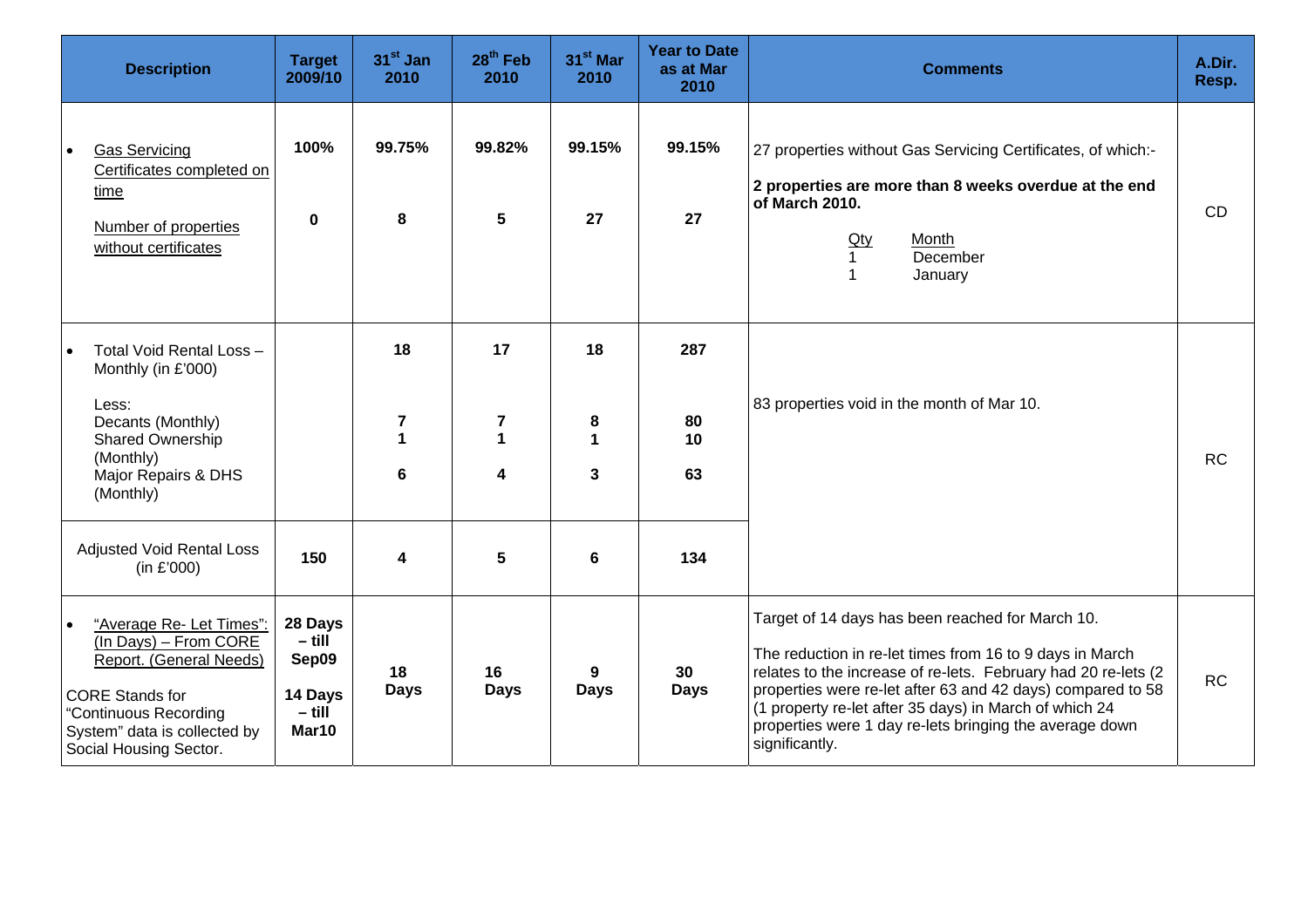**Appendix 2** 

| <b>Quarterly Trend Report</b>                                                                      | <b>Target</b>  | <b>Previous</b> | Year to Date<br>as at |                          | 2008/09 House Mark<br><b>Benchmark</b><br><b>Comparisons</b> |                                                                                                                                                                      |  |
|----------------------------------------------------------------------------------------------------|----------------|-----------------|-----------------------|--------------------------|--------------------------------------------------------------|----------------------------------------------------------------------------------------------------------------------------------------------------------------------|--|
| <b>Freebridge</b><br><b>COMMUNITY HOUS</b>                                                         |                | Year            | <b>Mar 2010</b>       | <b>Improvement Trend</b> | <b>QUARTILE</b>                                              | <b>Actions Only</b>                                                                                                                                                  |  |
| <b>Performance Indicator</b>                                                                       | 2009/10        | 2008/09         | 2009/10               |                          | <b>UPPER</b>                                                 |                                                                                                                                                                      |  |
| % of Non-Decent Homes                                                                              | 29%            | 37%             | 28%                   |                          | 2.0%                                                         |                                                                                                                                                                      |  |
| Arrears as % of rent debit<br>(Housing Quality Network GNPI 134)<br>(Excl Housing Benefit Arrears) | 1.5%           | 1.4%            | 1.4%                  |                          | 2.5%                                                         |                                                                                                                                                                      |  |
| Former Tenant Arrears %                                                                            | 0.6%           | N/A             | 1.09%                 |                          |                                                              |                                                                                                                                                                      |  |
| Service Charges and Other Arrears (in £,000)                                                       | $\blacksquare$ | N/A             | 55                    |                          | Ξ.                                                           |                                                                                                                                                                      |  |
| Rent Loss Voids + Bad Debts (in £,000)                                                             | 292            | N/A             | 285                   |                          |                                                              |                                                                                                                                                                      |  |
| Emergency<br>% repairs done within KPI's                                                           | 98.5%          | 97.0%           | 99.3%                 |                          | 99.3%                                                        | All categories have shown improvement within the                                                                                                                     |  |
| Urgent<br>(Year to date)                                                                           | 96.5%          | 95.1%           | 95.2%                 |                          | 97.6%                                                        | month. Year on year numbers of repairs have<br>increased with the greatest impact on Routine due                                                                     |  |
| Routine                                                                                            | 96.0%          | 95.7%           | 93.5%                 |                          | 98.2%                                                        | to changes in job priorities.                                                                                                                                        |  |
| <b>Right First Time Repairs</b>                                                                    | 96%            | $\blacksquare$  | 97.3%                 |                          |                                                              |                                                                                                                                                                      |  |
| Average time to re-let (GN excluding Major<br>Repairs and New Lets) from Core<br>(Days)            | 14             | 57              | 30                    |                          | 24.73                                                        | Target for first 6 months of the year 28 days and<br>later part of the year 14 days. Target set for period<br>as 14 to allow further discussion around re-let times. |  |
| Overall customer satisfaction (STATUS<br>Survey)                                                   | 83%            | 78%             | N/A                   |                          | 88.24%                                                       |                                                                                                                                                                      |  |
| <b>Gas Servicing</b><br>Certificates Completed on Time                                             | 100%           | 98.94%          | 99.15%                |                          | 99.88%                                                       | A change to service intervals has brought more<br>properties into March 10 which impacts on overall<br>properties with certificates.                                 |  |
| No of Properties without Certificates                                                              | 0              | 33              | 27                    |                          | N/A                                                          | 2 properties more than 8 weeks overdue and with<br>legal. The remaining properties all relate to March.                                                              |  |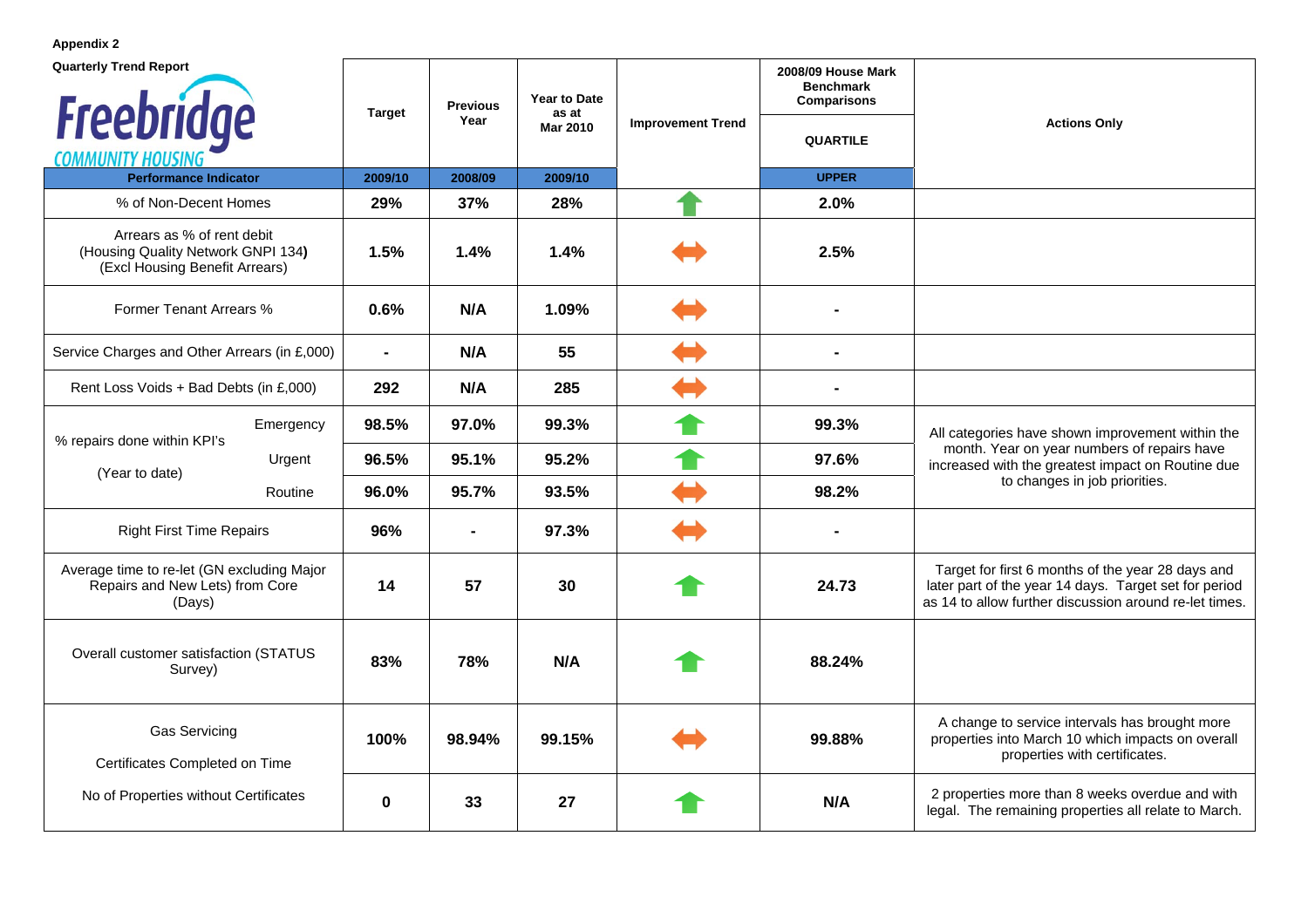## Complaints to 31/03/2010

| <b>Service Area</b>                 | <b>Rec</b><br>$1/1/10-$<br>31/3/10 | <b>Resolved</b><br>at Stage<br>1 | <b>Resolved</b><br><b>Stage 2</b> | Out-<br>standing |
|-------------------------------------|------------------------------------|----------------------------------|-----------------------------------|------------------|
| <b>Housing Management - Total</b>   | 3                                  | 0                                | 0                                 | 3                |
| <b>Staff Attitude</b>               | 0                                  | 0                                | 0                                 | 0                |
| <b>Anti-social Behaviour</b>        | 0                                  | $\overline{0}$                   | 0                                 | 0                |
| <b>Estate Management</b>            | 0                                  | 0                                | 0                                 | 0                |
| <b>FCH</b>                          | 0                                  | $\overline{0}$                   | 0                                 | 0                |
| <b>Service Standards</b>            | 1                                  | 0                                | 0                                 | 1                |
| Tenancy                             | 0                                  | $\overline{0}$                   | 0                                 | 0                |
| Poor state of property              |                                    | $\overline{0}$                   | 0                                 |                  |
| <b>Unfair Treatment</b>             | 1                                  | $\overline{0}$                   | 0                                 | 1                |
| <b>Assets - Total</b>               | 6                                  | 4                                | 0                                 | $\mathbf 2$      |
| <b>Staff Attitude</b>               | $\overline{0}$                     | $\overline{0}$                   | 0                                 | 0                |
| <b>Estate Management</b>            | 0                                  | 0                                | 0                                 | 0                |
| <b>Decent Homes Work</b>            | 0                                  | $\overline{0}$                   | 0                                 | 0                |
| Tenancy                             | 0                                  | 0                                | 0                                 | 0                |
| <b>FCH</b>                          | 3                                  | 1                                | 0                                 | $\overline{2}$   |
| <b>Standard of Workmanship</b>      | 0                                  | $\overline{0}$                   | 0                                 | 0                |
| Poor state of property              | $\overline{2}$                     | $\overline{2}$                   | 0                                 | 0                |
| <b>Unfair Treatment</b>             | 1                                  | 1                                | 0                                 | 0                |
| <b>Incomplete Repair</b>            | $\overline{0}$                     | 0                                | $\overline{0}$                    | 0                |
| <b>PSD/Repairs - Total</b>          | 7                                  | 3                                | 0                                 | 4                |
| <b>Staff Attitude</b>               | 0                                  | $\overline{0}$                   | 0                                 | 0                |
| <b>Freebridge Community Housing</b> | 1                                  | 0                                | 0                                 | 1                |
| <b>Decent Homes Work</b>            | 0                                  | $\overline{0}$                   | 0                                 | 0                |
| <b>Procedure Failure</b>            | 0                                  | 0                                | 0                                 | 0                |
| <b>Service Standards</b>            | 0                                  | $\overline{0}$                   | 0                                 | 0                |
| Standard of Workmanship             | $\overline{2}$                     | 1                                | 0                                 | 1                |
| Poor state of property              | $\overline{2}$                     | 1                                | 0                                 | 1                |
| <b>Unpaid Invoice</b>               | $\overline{0}$                     | $\overline{0}$                   | $\mathbf 0$                       | 0                |
| <b>Unfair Treatment</b>             | 0                                  | $\mathbf 0$                      | 0                                 | 0                |
| Incomplete Repair                   | $\overline{2}$                     | 1                                | 0                                 | 1                |
| <b>Finance - Total</b>              | $\mathbf 0$                        | $\boldsymbol{0}$                 | $\mathbf 0$                       | $\mathbf 0$      |
| <b>Unfair Treatment</b>             | 0                                  | $\mathbf 0$                      | 0                                 | 0                |
| <b>ICT - Total</b>                  | $\bf{0}$                           | $\bf{0}$                         | $\overline{0}$                    | 0                |
| <b>Freebridge Community Housing</b> | $\overline{0}$                     | $\mathbf 0$                      | 0                                 | 0                |
| <b>Grand Total</b>                  | 16                                 | $\overline{7}$                   | $\boldsymbol{0}$                  | 9                |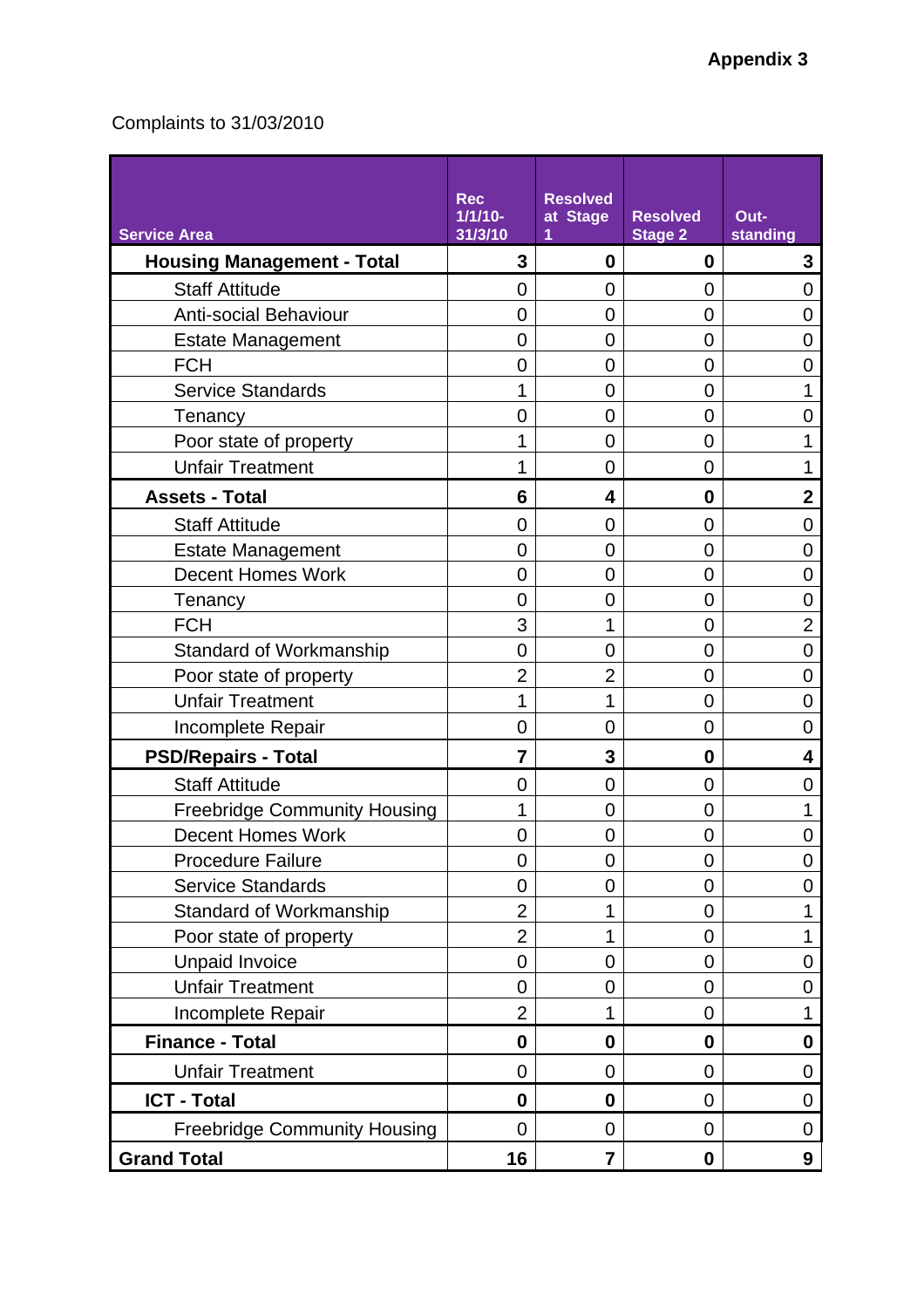# **Freebridge Community Housing**

|  |  |  | <b>Report to the Board</b> |
|--|--|--|----------------------------|
|--|--|--|----------------------------|

| <b>Author</b>            | Angus MacQueen<br><b>Governance Officer</b> | <b>Report Type</b>     |  | <b>Impact</b> |               |     |  |
|--------------------------|---------------------------------------------|------------------------|--|---------------|---------------|-----|--|
| <b>Related Work Ref.</b> |                                             | <b>For Decision</b>    |  | <b>High</b>   | <b>Medium</b> | Low |  |
|                          |                                             | <b>For Information</b> |  |               |               |     |  |
| <b>Consultation</b>      |                                             |                        |  |               |               |     |  |

#### **Meeting Date: 24 May 2010**

#### **Report Title: Appointment of Shareholders**

**Purpose:** To approve applications to become shareholders.

**Summary:** Applications for tenant shareholding have been received and are listed at Appendix 1. Any further applications will be reported at the meeting. All of the applications at Appendix 1 have been checked before the meeting to ensure that they meet the necessary criteria to become shareholders.

Under Rule C11, the Board has the power in its absolute discretion to accept or reject any applications for shareholding.

**Policy/Strategy Implications:** This report is in line with the Tenant Shareholding Policy.

**Financial Implications:** The cost of a share is £1. TOWN have agreed that, for tenant shareholders, this cost is covered by the community fund provided to FCH by the Royal Bank of Scotland at transfer.

#### **Risk Assessment (cross-reference with FCH Risk Map):**

Risk 7.4 – Failure to adhere to Community Gateway principles and achieve tenant empowerment – Critical Impact, Low Likelihood Risk 7.7 – Failure to deliver transfer promises – Catastrophic Impact, Low Likelihood

The roll-out of tenant shareholding is a key aspect of adhering to Community Gateway principles and the last of the tenant promises to be initiated.

**Recommendations:** It is recommended that the Board:

.

(i) Approve the applications for shareholding listed at Appendix 1 to this report and any further applications reported at the meeting.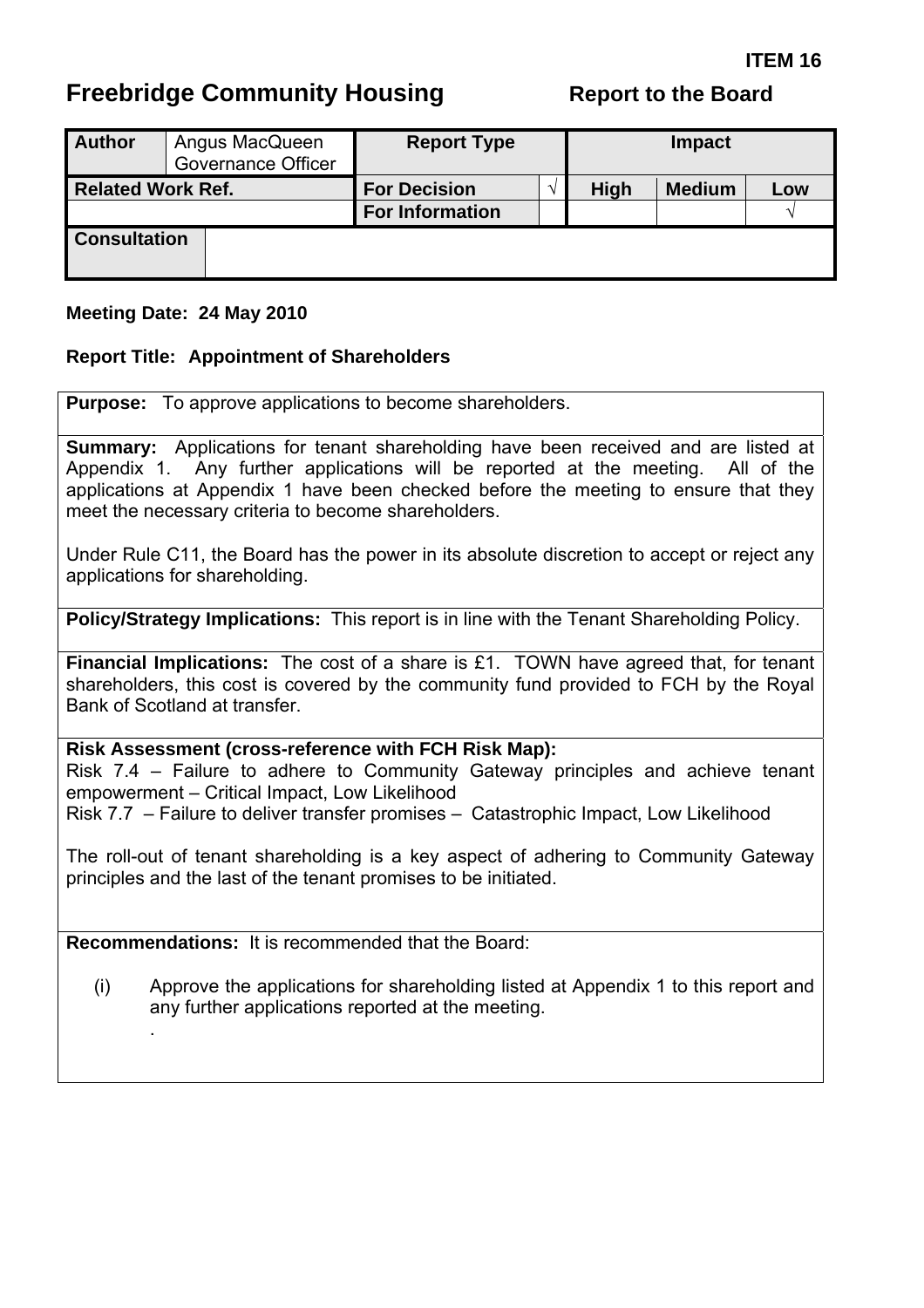# <span id="page-35-0"></span>**Freebridge Community Housing The Report to the Board**

| Jo Whaley<br><b>Author</b> | <b>Report Type</b>     |  | <b>Impact</b> |               |     |  |
|----------------------------|------------------------|--|---------------|---------------|-----|--|
| <b>Related Work Ref.</b>   | <b>For Decision</b>    |  | <b>High</b>   | <b>Medium</b> | Low |  |
|                            | <b>For Information</b> |  |               |               |     |  |
| <b>Consultation</b>        |                        |  |               |               |     |  |

#### **Meeting Date: 24th May 2010**

#### **Report Title: Annual Equality and Diversity in Employment Update**

**Purpose:** This annual report is to update the Board on recruitment over the last year in relation to Equality and Diversity in employment and commenting on any actions taken or to be taken, to improve any aspect of employment in relation to Equality and Diversity.

**Policy/Strategy Implications:** To comply with our Policy and procedure in relation to Equality and Diversity.

**Finance and VFM Implications:** None in relation to this report.

**Customer Care/Equality and Diversity Implications:** Equality and Diversity implications covered in the report

**Risk Assessment (cross-reference with FCH Risk Map):** 

1.1 Failure to comply with regulatory and legilative requirements – Impact critical, Likelihood high.

8.1 Lack of staff resources or skills – impact critical, likelihood significant.

**Recommendations:** It is recommended that the Board:

(i) Note the content of this report

#### **Findings**

It is pleasing to note that the percentage of staff from Black, Minority, Ethnic (BME) origin applying for positions has increased this year.

- 7% of applications came from BME origin candidates (increasing from 5.5% last year).
- 3% of those candidates were shortlisted, but disappointingly of the 22 posts appointed to, none of the successful candidates was from BME origin backgrounds.

Currently 1.57% of employees are from BME origin compared to a Community Profile of 2.4%. We received 46% of applications from females, the greatest number being for a clerical/administrative type role followed by the role of Housing Officer and Mobile Scheme Manager.

The highest proportion of male candidates was for the roles of Plumber, Contracts Manager, Tenant Empowerment Officer and Housing Advisor. It was good to see male candidates for the Housing Advisor role, historically a female dominated role.

The recruitment method used for the vacant role of Housing Advisor was text messaging out tenants (where we have contact numbers). This resulted in a high number of enquiries and applicants from tenants, although many did not understand the role.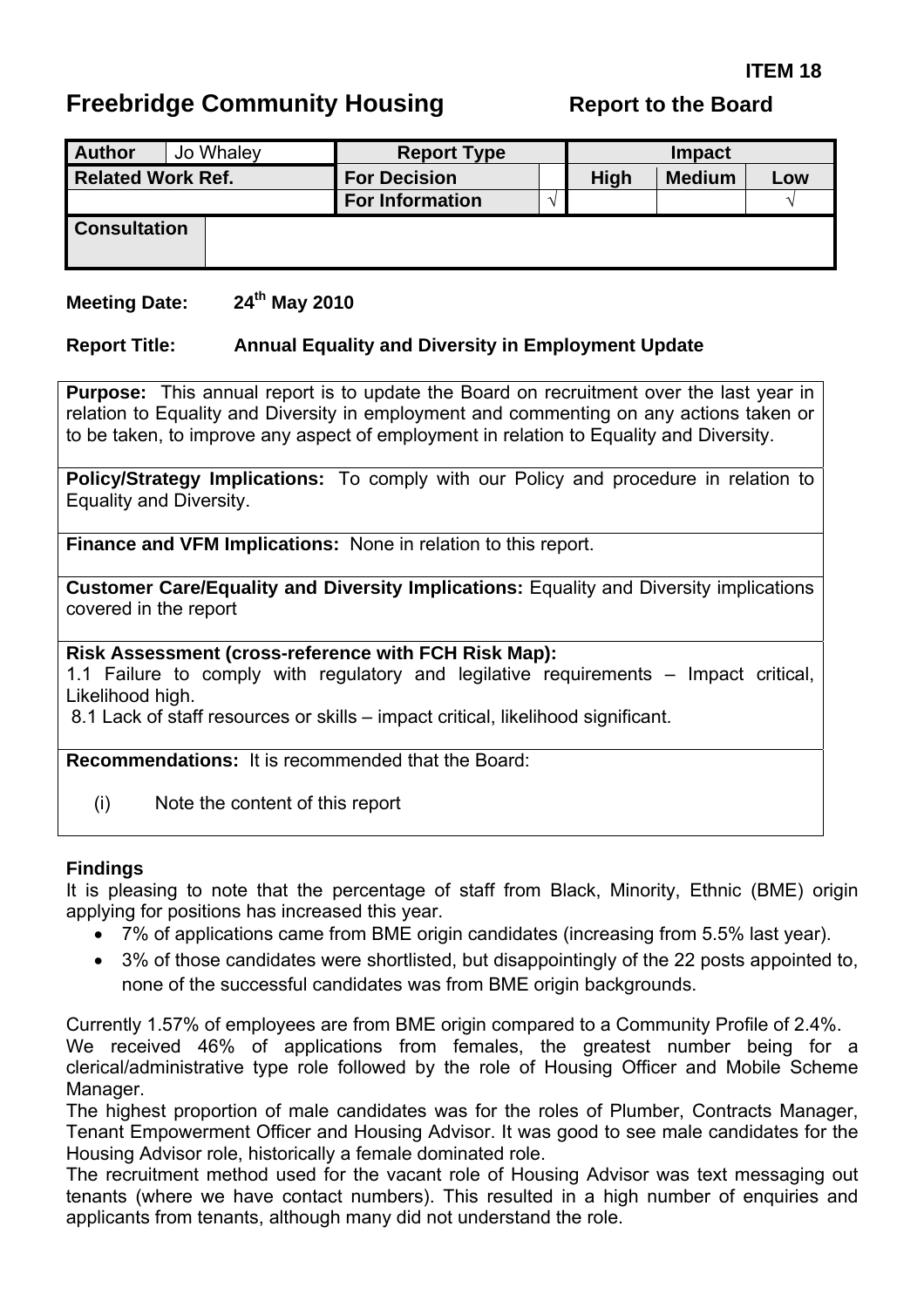- 32% of applications were from candidates over the age of 45
- 34% were between 26 and 44.

We also have an increase in applications from people declaring that they have a disability and in January 2009 we were able to provide a work placement for a disabled student through the Disability Employment Advisor, in a temporary administrative role before she returned to her studies.

#### **Diversity in Employment**

The results of the 'Getting To Know You' survey of staff shows us:

| <b>Diversity Strand</b>   | <b>Community Statistics</b> | Staff Mar 2010 |
|---------------------------|-----------------------------|----------------|
| Age                       |                             |                |
| Average Age               | 42.4 yrs                    | 44.2 yrs       |
| Gender                    |                             |                |
| Female                    | 51.4%                       | 44%            |
| Male                      | 48.6%                       | 56%            |
| Ethnicity                 |                             |                |
| <b>White British</b>      | 96.3%                       | 97.1%          |
| White Other (A8)          | 0.8%                        |                |
| <b>White Other</b>        | 0.8%                        | 1.2%           |
| (other)                   | 0.3%                        | 0.0%           |
| Asian                     | 0.2%                        |                |
| <b>Black</b>              | 0.3%                        | 0.6%           |
| Chinese & Other           |                             |                |
| Disability                |                             |                |
| <b>Limiting Long</b>      |                             |                |
| <b>Term Illness</b>       | 20.4%                       | 6.4%           |
| <b>Sexual Orientation</b> |                             |                |
| Heterosexual              | 95%                         | 79.9%          |
| Lesbian, Gay or           |                             |                |
| <b>Bisexual</b>           | 5%                          | 1.2%           |
| Religion                  |                             |                |
| <b>Buddhist</b>           | 0.1%                        |                |
| Christian                 | 78.2%                       | 39.5%          |
| Hindu                     | 0.1%                        |                |
| Jewish                    | 0.1%                        |                |
| <b>Muslim</b>             | 0.2%                        | 0.6%           |
| <b>Sikh</b>               | 0.1%                        |                |
| Other                     | 0.2%                        | 0.6%           |
| None                      | 13.0%                       | 47.1%          |
| Not stated                | 8.0%                        | 12.2%          |

We have re-gained the Positive About Disabled People and Age Positive accreditations. We have signed up to try and achieve the Stonewall accreditation for a second year, having received feedback from Stonewall on our performance against the standard last year, when we did not get into the top 100 employers.

The Board has agreed a target for BME origin staff and Board members of 8.15% during the year from October 2009.

#### **Future Considerations**

We have not set any specific targets in relation to recruitment across other areas of diversity. However, in the interests of gender equality and equality around disability, sexuality and